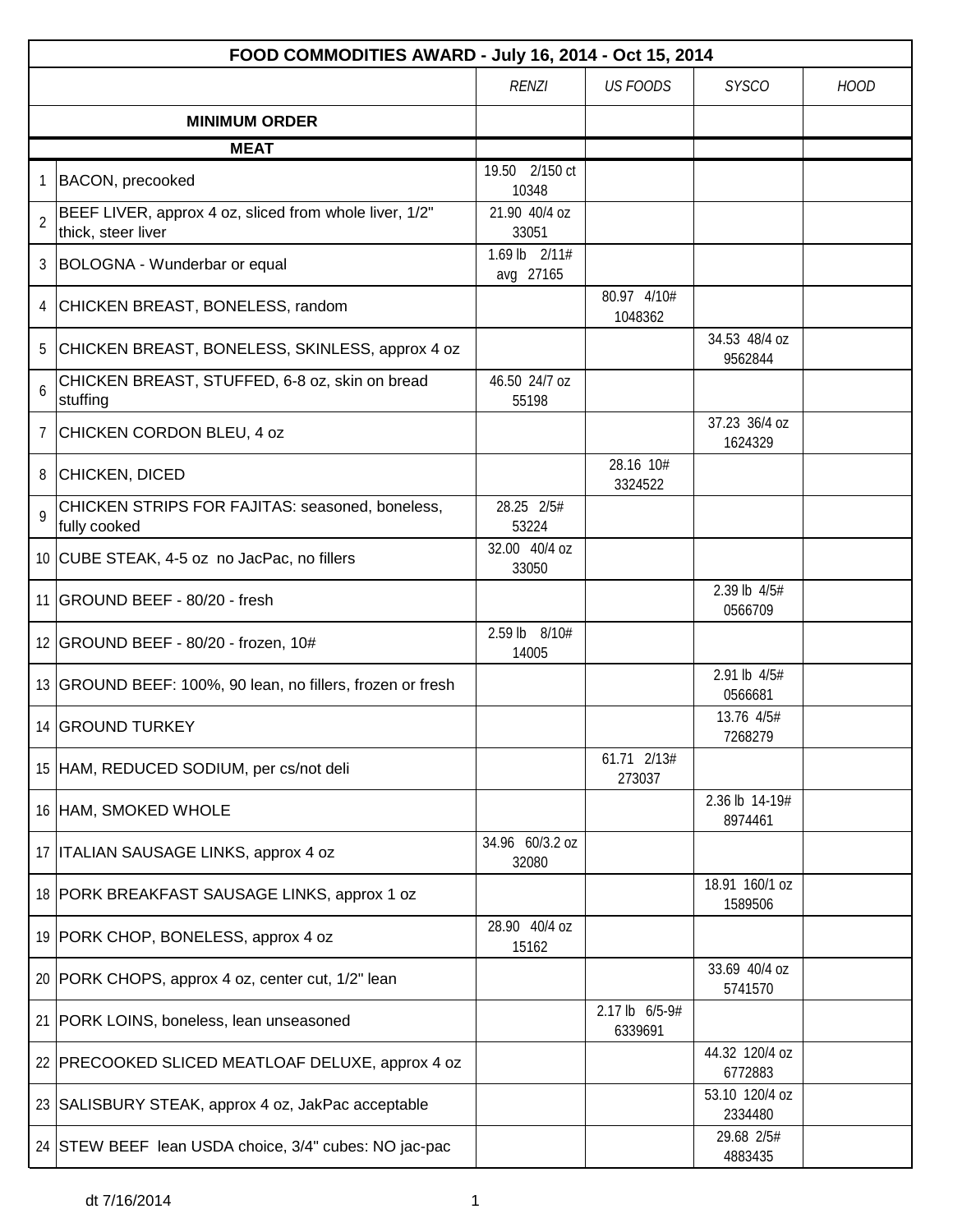|                | FOOD COMMODITIES AWARD - July 16, 2014 - Oct 15, 2014                              |                           |                              |                             |             |  |  |  |
|----------------|------------------------------------------------------------------------------------|---------------------------|------------------------------|-----------------------------|-------------|--|--|--|
|                |                                                                                    | <b>RENZI</b>              | <b>US FOODS</b>              | <b>SYSCO</b>                | <b>HOOD</b> |  |  |  |
|                | 25   TOP ROUNDS: USDA choice, trimmed, split and tied                              |                           |                              | 2.67 lb 4/9-12#<br>1737238  |             |  |  |  |
| 26             | TURKEY BREAST premium grade, not deli, cooked,<br>skinless                         | 2.56 lb 2/9# avg<br>54035 |                              |                             |             |  |  |  |
|                | 27 TURKEY BREAST: raw frozen                                                       |                           |                              | 2.55 lb 2/8-10#<br>4347126  |             |  |  |  |
|                | 28 TURKEY DOGS                                                                     |                           |                              | 10.40 2/5#<br>9822453       |             |  |  |  |
|                | <b>FROZEN FOODS</b>                                                                |                           |                              |                             |             |  |  |  |
| 1              | <b>BABY BACK RIBS</b>                                                              | 3.65 lb 16/2.25#<br>17113 |                              |                             |             |  |  |  |
| $\overline{2}$ | BEEF PATTIES: 80% lean, frozen 3 patties/pound, round,<br>paper in between patties |                           | 52.78 60/5.3 oz<br>192245    |                             |             |  |  |  |
| 3              | <b>BREAKFAST SAUSAGE LINKS, TURKEY</b>                                             |                           |                              | 17.73 160/1 oz<br>5393236   |             |  |  |  |
| 4              | <b>BREAKFAST SAUSAGE PATTIES, approx 1 oz</b>                                      |                           |                              | 16.17 80/2 oz<br>1588466    |             |  |  |  |
| 5              | <b>BREAKFAST SAUSAGE PATTIES, VEGETARIAN</b>                                       |                           | 43.89 112/1.34<br>oz 1140284 |                             |             |  |  |  |
| 6              | BREADED CHICKEN PATTY, approx 3 oz, oven ready,<br>white meat                      | 11.39 52/3.1 oz<br>55057  |                              |                             |             |  |  |  |
| $\overline{7}$ | <b>BREADED FISH COOKED</b>                                                         |                           |                              | 19.74 10#<br>6085167        |             |  |  |  |
| 8              | BREADED FISH : uncooked, ready to bake, NOT DEEP<br>FRY, comparable to Pier 17     |                           |                              | 47.07 30#<br>8945061        |             |  |  |  |
| 9              | BREADED FISH FILLETS - approx 4 oz                                                 |                           |                              | 38.34 10#<br>6788681        |             |  |  |  |
|                | 10 CHICKEN BREAST, BONELESS, SKINLESS                                              |                           |                              | 87.26 4/10#<br>7203474      |             |  |  |  |
|                | CHICKEN BREASTS, approx 6.5 oz, bone in and skin on,<br>no backs, no ribs, IQF     |                           |                              | 43.95 48/8.89 oz<br>7000195 |             |  |  |  |
|                | 12 CHICKEN FILLETS, BREADED, approx 4 oz                                           | 33.15 40/4 oz<br>90044    |                              |                             |             |  |  |  |
|                | 13 CHICKEN LEGS, approx 6 oz, IQF                                                  |                           | 33.19 48/6.3 oz<br>2337061   |                             |             |  |  |  |
|                | 14 CHICKEN MEAT, DICED: cooked, white & dark meat, IQF                             |                           | 28.65 10#<br>3324522         |                             |             |  |  |  |
|                | 15 CHICKEN NUGGET                                                                  | 11.55 250/.64 oz<br>55067 |                              |                             |             |  |  |  |
|                | <b>16 CHICKEN PATTY</b>                                                            | 11.42 52/3.1 oz<br>55057  |                              |                             |             |  |  |  |
|                | 17 CUBED PORK                                                                      |                           | 30.98 4/2.5#<br>4356176      |                             |             |  |  |  |
|                | 18   DANISH - assorted                                                             | 20.90 48/2.5 oz<br>52636  |                              |                             |             |  |  |  |
|                | 19 DICED TURKEY                                                                    | 2.28 lb 2/5#<br>10161     |                              |                             |             |  |  |  |
|                | 20 DINNER ROLLS                                                                    | 22.18 6/32 ct<br>51436    |                              |                             |             |  |  |  |
|                | 21 DONUT - assorted                                                                |                           | 43.27 240/1.25<br>oz 7222870 |                             |             |  |  |  |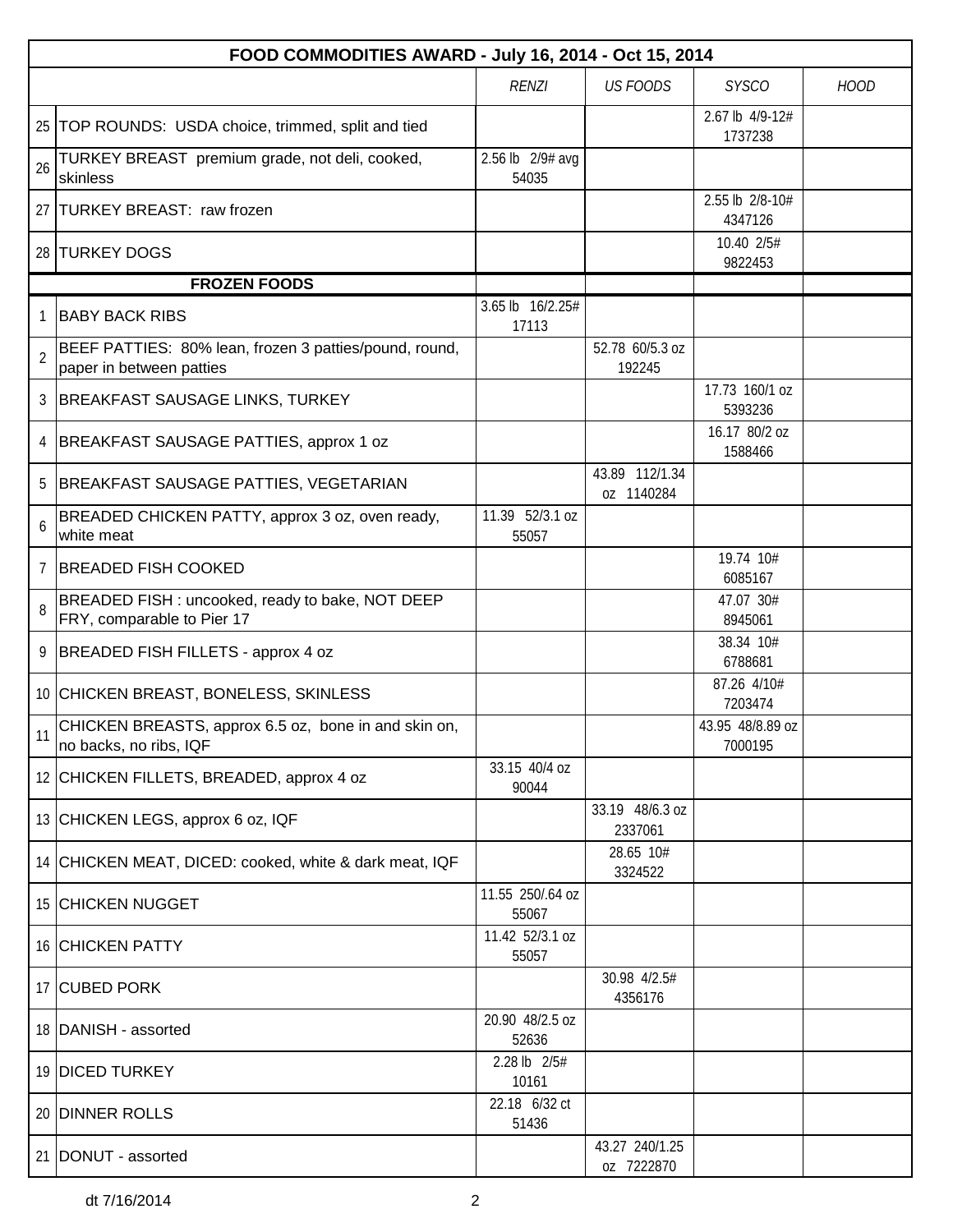| FOOD COMMODITIES AWARD - July 16, 2014 - Oct 15, 2014 |                            |                            |                              |             |  |  |  |
|-------------------------------------------------------|----------------------------|----------------------------|------------------------------|-------------|--|--|--|
|                                                       | <b>RENZI</b>               | <b>US FOODS</b>            | <b>SYSCO</b>                 | <b>HOOD</b> |  |  |  |
| 22 FISH NUGGETS, approx 1 oz                          |                            |                            | 19.35 10#<br>2124709         |             |  |  |  |
| 23 FRENCH FRIES                                       |                            |                            | 12.98 6/5#<br>8897878        |             |  |  |  |
| 24 FRENCH TOAST                                       |                            |                            | 19.44 144/1.5 oz<br>3580487  |             |  |  |  |
| 25 HASHBROWN - approx 2.25 oz                         |                            |                            | 10.33 120/2.25<br>oz 0017354 |             |  |  |  |
| 26 HOT DOGS (approx 80 cs)                            | 1.39 lb 12/1#<br>23018     |                            |                              |             |  |  |  |
| 27   ITALIAN MEATBALLS                                |                            |                            | 57.18 40#<br>4288577         |             |  |  |  |
| 28   ITALIAN SAUSAGE CUBES: cooked                    |                            |                            | 20.38 2/5#<br>2543064        |             |  |  |  |
| 29 MANICOTTI - approx 3 oz                            | 24.00 60/2.75 oz<br>35243  |                            |                              |             |  |  |  |
| 30   MEATBALLS                                        |                            |                            | 15.58 160/1 oz<br>5063138    |             |  |  |  |
| 31 MEATLOAF SLICES                                    |                            |                            | 44.32 120/4 oz<br>6772883    |             |  |  |  |
| 32   MEATLOAF DELUXE, PRECOOKED, SLICED, approx 4 oz  | 2.23 lb 75/3.2 oz<br>33167 |                            |                              |             |  |  |  |
| 33 OMELETS, approx 1 oz                               |                            | 30.45 200/1 oz<br>2365013  |                              |             |  |  |  |
| 34 OMELETS, approx 3 oz                               |                            |                            | 17.05 48/3 oz<br>7518582     |             |  |  |  |
| 35 PANCAKES                                           |                            |                            | 9.28 144/1.2 oz<br>0669200   |             |  |  |  |
| 36 PANCAKES - BUTTERMILK - approx 1.2 oz              |                            |                            | 9.28 144/1.2 oz<br>0669200   |             |  |  |  |
| 37   PEPPERONI: sliced                                |                            |                            | 51.11 25#<br>1752062         |             |  |  |  |
| 38   PIZZA, CHEESE, 5" ROUND - approx 5 oz            | 44.50 80/5"<br>80085       |                            |                              |             |  |  |  |
| 39 PIZZA CRUST, 9" round                              | 11.50 12/9"<br>37804       |                            |                              |             |  |  |  |
| 40 PIZZA CRUST, sheet pan                             | 24.00 10/43 oz<br>37807    |                            |                              |             |  |  |  |
| 41   PIZZA TOPPING, SAUSAGE                           | 20.74 2/5# bag<br>32083    |                            |                              |             |  |  |  |
| 42 POLLOCK POTATO CRUNCH NUGGET - approx 1 oz         |                            | 22.95 10#<br>6365837       |                              |             |  |  |  |
| 43 PORK BBQ RIBETTES, cooked, approx 3-4 oz           |                            | 27.48 52/3.1 oz<br>3076460 |                              |             |  |  |  |
| 44   POTATOES, CUBED (to pan fry)                     |                            |                            | 18.97 6/5#<br>3644036        |             |  |  |  |
| 45 PULLED TURKEY                                      | 37.50 2/5#<br>52031        |                            |                              |             |  |  |  |
| 46 RAVIOLI                                            | 18.50 300/.65 oz<br>86212  |                            |                              |             |  |  |  |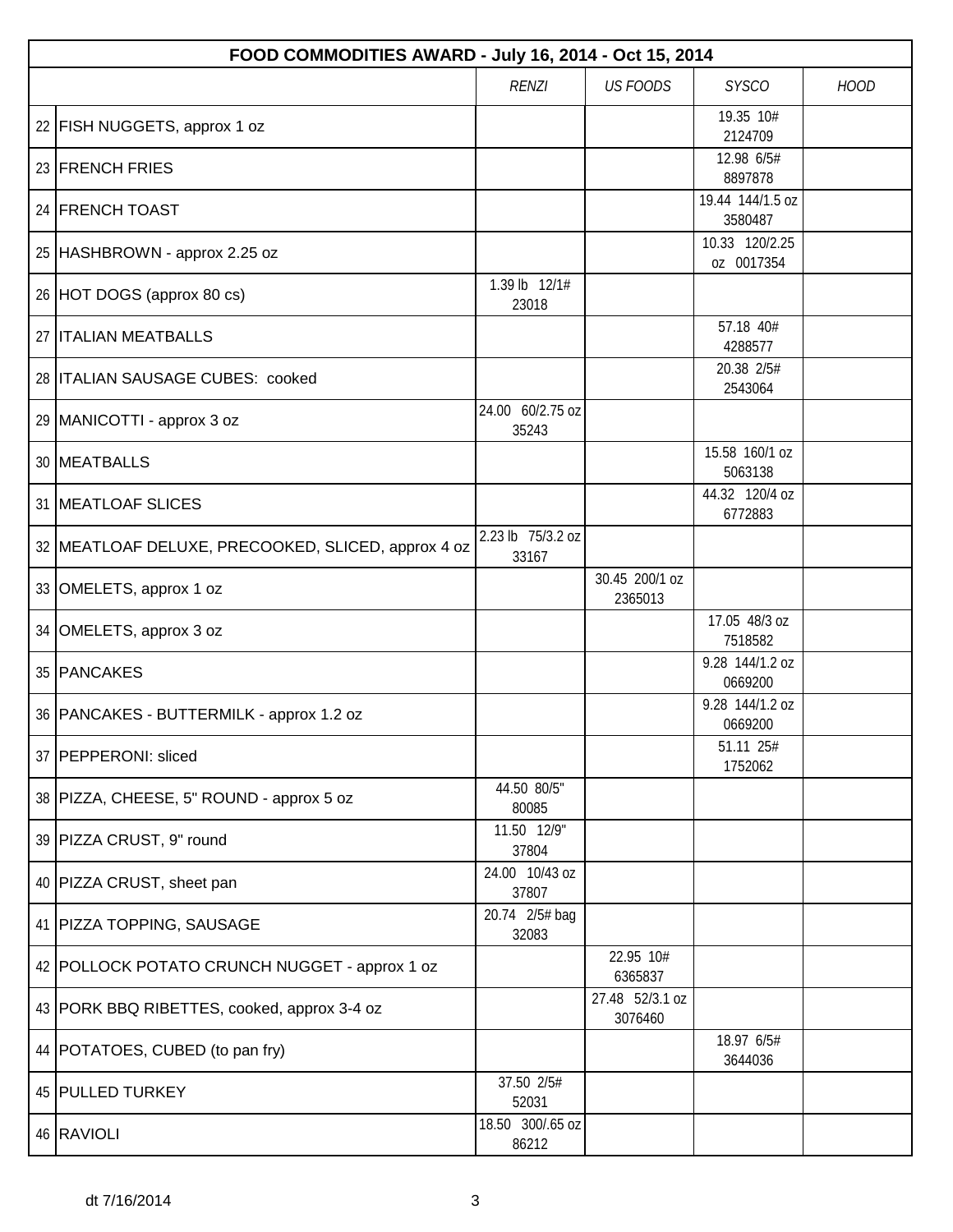|                | FOOD COMMODITIES AWARD - July 16, 2014 - Oct 15, 2014 |                         |                             |                            |             |  |  |
|----------------|-------------------------------------------------------|-------------------------|-----------------------------|----------------------------|-------------|--|--|
|                |                                                       | <b>RENZI</b>            | <b>US FOODS</b>             | <b>SYSCO</b>               | <b>HOOD</b> |  |  |
|                | 47 STEAK UM                                           | 2.44 lb 10.5#<br>33168  |                             |                            |             |  |  |
|                | 48 SWEET POTATO FRIES                                 | 19.95 6/2.5#<br>34087   |                             |                            |             |  |  |
|                | 49 STUFFED CABBAGE W/SAUCE                            |                         | 44.95 4/92 oz<br>1326305    |                            |             |  |  |
|                | 50 STUFFED PEPPERS W/SAUCE                            |                         |                             | 52.33 4/5#<br>2517001      |             |  |  |
|                | 51 STUFFED SHELLS - approx 2 oz                       | 36.00 120/2 oz<br>35249 |                             |                            |             |  |  |
|                | 52 TATOR TOT - approx 1 oz                            | 16.43 6/5#<br>34197     |                             |                            |             |  |  |
|                | 53 UNBREADED FISH FILLETS - approx 4 oz               |                         |                             | 84.32 4/10#<br>8085698     |             |  |  |
|                | 54   UNBREADED VEAL PATTY - approx 4 oz               |                         |                             | 25.87 40/4 oz<br>1169267   |             |  |  |
|                | 55   VEGGIE BURGER, regular                           |                         |                             | 44.80 48/3.4 oz<br>2023125 |             |  |  |
|                | 56 VEGGIE BURGER, southwestern                        |                         |                             | 45.25 48/3.4 oz<br>9349960 |             |  |  |
|                | 57 WAFFLES                                            | 11.15 144 ct<br>46023   |                             |                            |             |  |  |
|                | 58 WRAPS                                              | 11.95 6/12 ct<br>60048  |                             |                            |             |  |  |
|                | <b>FISH</b>                                           |                         |                             |                            |             |  |  |
| $\mathbf{1}$   | TUNA FISH, 12 oz                                      |                         |                             | 42.38 24/12 oz<br>8524357  |             |  |  |
| 2              | TUNA FISH, 66.5 oz                                    |                         |                             | 44.39 6/66.5 oz<br>7519285 |             |  |  |
|                | <b>EGGS</b>                                           |                         |                             |                            |             |  |  |
| 1              | EGG PATTIES, 1 oz - frozen                            |                         |                             | 30.35 200/1 oz<br>9546797  |             |  |  |
| $\overline{2}$ | EGG PATTIES, 1.75 oz - frozen                         |                         | 31.82 144/1.75<br>oz 997221 |                            |             |  |  |
| 3              | EGG PATTIES, 2 oz - frozen                            |                         | 23.26 100/2 oz<br>5258470   |                            |             |  |  |
| 4              | <b>FRESH EGGS</b>                                     |                         |                             |                            |             |  |  |
| 5              | <b>PASTEURIZED EGGS</b>                               | 35.50 15/2#<br>27022    |                             |                            |             |  |  |
| 6              | <b>PEELED HARD COOKED</b>                             |                         |                             | 27.06 2/10#<br>5826500     |             |  |  |
|                | <b>PASTA &amp; GRAINS</b>                             |                         |                             |                            |             |  |  |
| 1              | <b>BARLEY</b>                                         |                         | 14.61 24/1#<br>5212675      |                            |             |  |  |
| 2              | <b>EGG NOODLES</b>                                    |                         |                             | 9.16 10#<br>0469104        |             |  |  |
|                | 3 ELBOW MACARONI                                      |                         | 9.63 2/10#<br>993063        |                            |             |  |  |
|                | 4   LASAGNA NOODLES                                   |                         | 7.98 10#<br>3328127         |                            |             |  |  |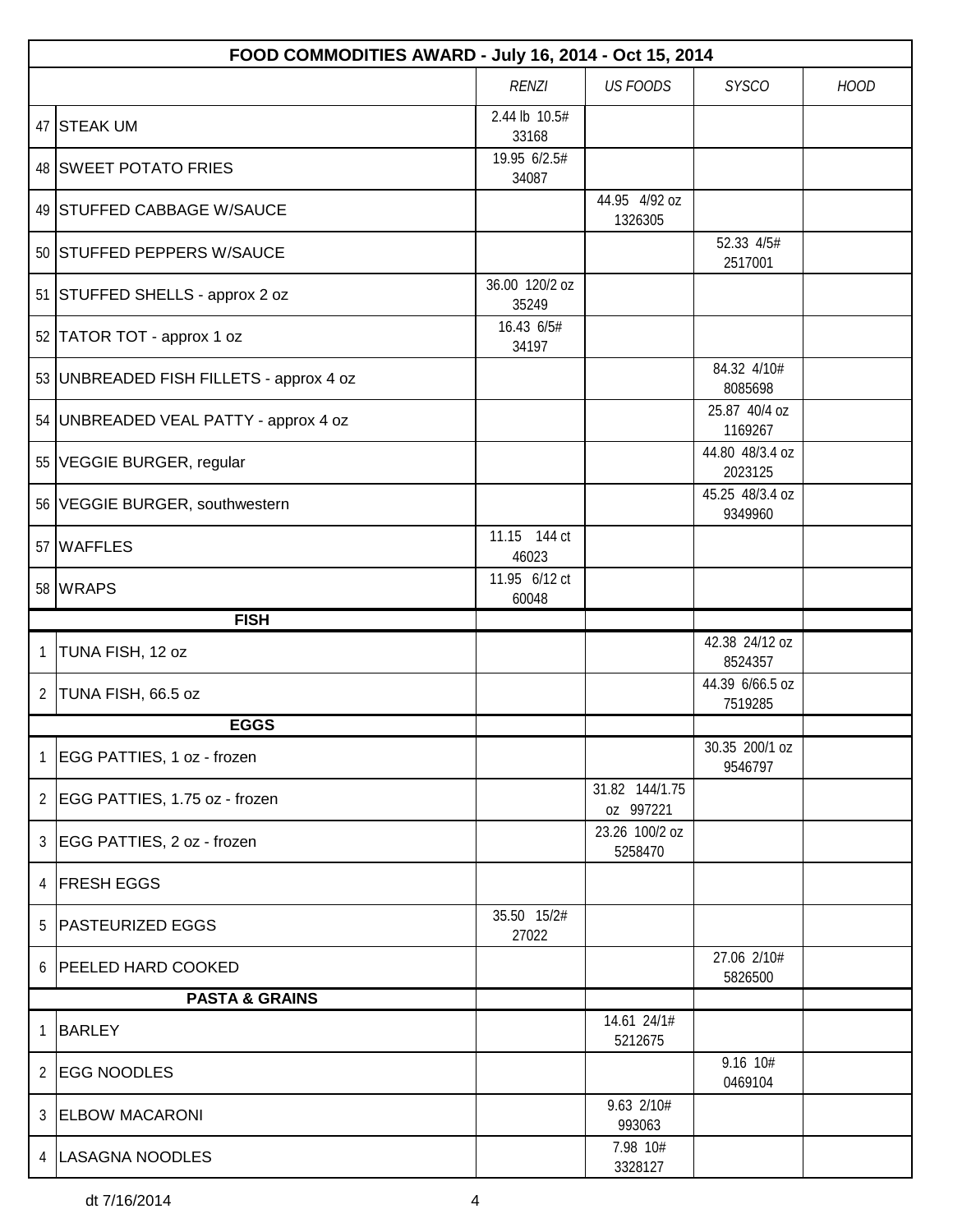|                | FOOD COMMODITIES AWARD - July 16, 2014 - Oct 15, 2014 |                         |                        |                        |             |  |  |
|----------------|-------------------------------------------------------|-------------------------|------------------------|------------------------|-------------|--|--|
|                |                                                       | <b>RENZI</b>            | <b>US FOODS</b>        | <b>SYSCO</b>           | <b>HOOD</b> |  |  |
| 5              | RICE - par boil                                       | 10.75 25#<br>66014      |                        | 10.75 25#<br>7905441   |             |  |  |
| 6              | ROTINI - tricolor                                     |                         | 13.48 2/10#<br>2328805 |                        |             |  |  |
| $\overline{7}$ | ROTINI - plain                                        |                         | 9.73 2/10#<br>997627   |                        |             |  |  |
| 8              | SPAGHETTI                                             |                         | 9.73 2/10#<br>997692   |                        |             |  |  |
| 9              | Z T                                                   |                         | 10.10 2/10#<br>3327681 |                        |             |  |  |
|                | <b>BAKING PRODUCTS</b>                                |                         |                        |                        |             |  |  |
| 1              | <b>BAKING POWDER</b>                                  | 42.00 6/5#<br>68064     |                        |                        |             |  |  |
| $\overline{2}$ | <b>BAKING SODA</b>                                    |                         | 13.53 12/2#<br>1043975 |                        |             |  |  |
| $\mathfrak{Z}$ | CANOLA OIL                                            |                         |                        | 20.22 3/gal<br>5191150 |             |  |  |
| 4              | COCONUT: unsweetened                                  |                         |                        | 19.21 5/2#<br>4510921  |             |  |  |
| 5              | <b>CORN STARCH</b>                                    |                         | 17.25 24/1#<br>4009908 |                        |             |  |  |
| 6              | FLOUR - 25#                                           | 7.75 25# 10881          |                        |                        |             |  |  |
| $\overline{7}$ | FLOUR - 50#                                           |                         | 13.35 50#<br>8615247   |                        |             |  |  |
| 8              | <b>PEANUT BUTTER</b>                                  | 41.00 6/5# tub<br>92542 |                        |                        |             |  |  |
|                | 9   PEANUT BUTTER CHIPS                               |                         |                        |                        |             |  |  |
|                | 10 SEMI-SWEET CHOCOLATE CHIPS                         | 37.95 25#<br>92210      |                        |                        |             |  |  |
|                | 11 SHORTENING                                         |                         |                        | 31.88 50#<br>4003851   |             |  |  |
|                | 12 SUGAR, BROWN - 2#                                  |                         | 19.13 12/2#<br>855387  |                        |             |  |  |
|                | 13 SUGAR, BROWN - 50#                                 | 26.50 50# bag<br>67009  |                        |                        |             |  |  |
|                | 14 SUGAR, CONFECTIONERY - 2#                          |                         | 19.13 12/2#<br>1627215 |                        |             |  |  |
|                | 15   SUGAR, CONFECTIONERY - 25#                       | 26.50 50#<br>67007      |                        |                        |             |  |  |
|                | 16 SUGAR, GRANULATED                                  |                         | 19.68 50#<br>8383283   |                        |             |  |  |
|                | 17 VANILLA EXTRACT                                    |                         | 4.55 gal<br>761346     |                        |             |  |  |
|                | 18 VEGETABLE OIL                                      | 30.69 6/gal<br>30088    |                        |                        |             |  |  |
|                | 19 WALNUTS                                            |                         | 33.65 5#<br>2634442    |                        |             |  |  |
|                | <b>INDIVIDUAL / BULK CEREALS</b>                      |                         |                        |                        |             |  |  |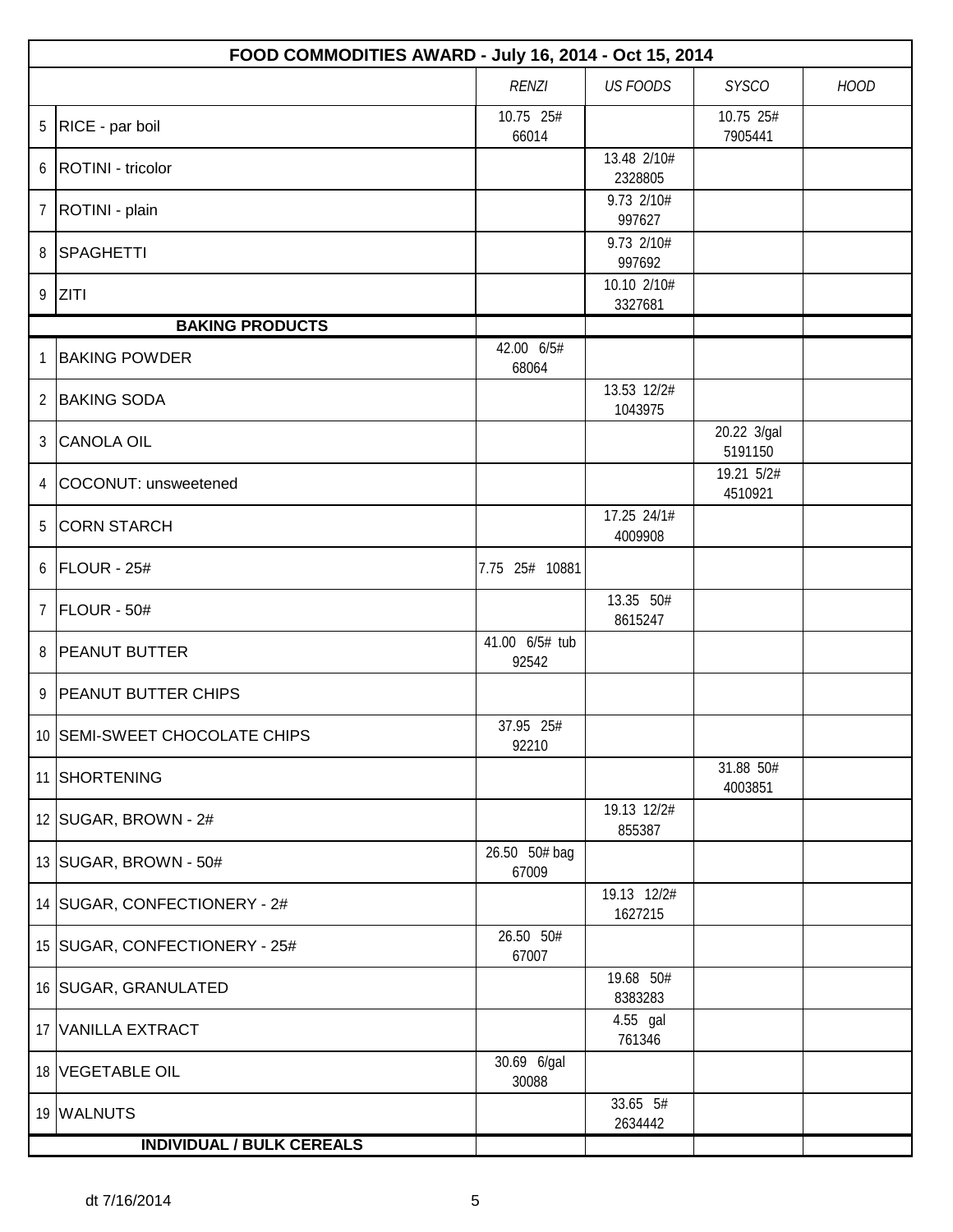|             | FOOD COMMODITIES AWARD - July 16, 2014 - Oct 15, 2014 |                          |                          |                             |             |  |  |
|-------------|-------------------------------------------------------|--------------------------|--------------------------|-----------------------------|-------------|--|--|
|             |                                                       | <b>RENZI</b>             | <b>US FOODS</b>          | <b>SYSCO</b>                | <b>HOOD</b> |  |  |
| 1           | <b>BRAN FLAKES - Individual</b>                       |                          |                          | 18.42 84/1 oz<br>7001093    |             |  |  |
| 2           | <b>BRAN FLAKES - Bulk</b>                             |                          |                          | 12.86 4/35 oz<br>6709414    |             |  |  |
|             | 3 CHEERIOS - Individual                               |                          | 17.16 84/1 oz<br>7874167 |                             |             |  |  |
|             | 4 CHEERIOS - Bulk                                     |                          |                          | 14.09 4/35 oz<br>6732754    |             |  |  |
| 5           | CINNAMON TOASTIES - Individual                        | 18.59 96/1 oz<br>85065   |                          |                             |             |  |  |
| 6           | <b>CINNAMON TOASTIES - Bulk</b>                       |                          | 36.97 6/32 oz<br>5640628 |                             |             |  |  |
| $7^{\circ}$ | CORN FLAKES - Individual                              | 18.59 96/1 oz<br>85009   |                          |                             |             |  |  |
|             | 8 CORN FLAKES - Bulk                                  |                          |                          | 12.40 4/35 oz<br>6709307    |             |  |  |
|             | 9 CREAM OF WHEAT - Bulk                               | 20.85 12/28 oz<br>85523  |                          |                             |             |  |  |
|             | 10 CREAM OF WHEAT - Individual                        |                          |                          |                             |             |  |  |
|             | 11 FROSTED FLAKES - Individual                        | 18.59 96/1 oz            |                          |                             |             |  |  |
|             | 12 FROSTED FLAKES - Bulk                              |                          |                          | 14.24 4/35 oz<br>6781587    |             |  |  |
|             | 13 OATMEAL - Individual                               |                          |                          | 20.00 144/.98 oz<br>8562662 |             |  |  |
|             | 14 QUICK OATS, approx 42 oz                           |                          |                          | 24.15 12/42 oz<br>8562621   |             |  |  |
|             | 15 RAISIN BRAN - Individual                           | 18.59 96/1 oz<br>84033   |                          |                             |             |  |  |
|             | 16 RAISIN BRAN - Bulk                                 | 15.85 4/35 oz<br>76243   | 24.34 6/36 oz<br>5622253 |                             |             |  |  |
|             | 17 SPECIAL K - Individual                             | 24.95 96/1 oz<br>84026   |                          |                             |             |  |  |
|             | 18 RICE CRISPIES - Individual                         | 18.59 96/1 oz<br>84062   |                          |                             |             |  |  |
|             | 19 RICE CRISPIES - Bulk                               | 29.50 20#<br>84069       |                          |                             |             |  |  |
|             | 20 SHREDDED WHEAT - Individual                        | 27.50 70/1.2 oz<br>76599 |                          |                             |             |  |  |
|             | 21   SHREDDED WHEAT - Bulk                            |                          |                          |                             |             |  |  |
|             | 22   TOOTIE FRUTIES - Individual                      | 18.59 96/.75 oz<br>85020 |                          |                             |             |  |  |
|             | 23 TOOTIE FRUTIES - Bulk                              |                          |                          | 15.44 4/35 oz<br>6768436    |             |  |  |
|             | <b>DESSERT MIXES</b>                                  |                          |                          |                             |             |  |  |
| 1           | <b>ANGEL FOOD CAKE</b>                                | 43.09 12/16 oz<br>28500  |                          |                             |             |  |  |
|             | 2 APPLE PIE FILLING                                   |                          |                          | 28.59 6/#10<br>6348015      |             |  |  |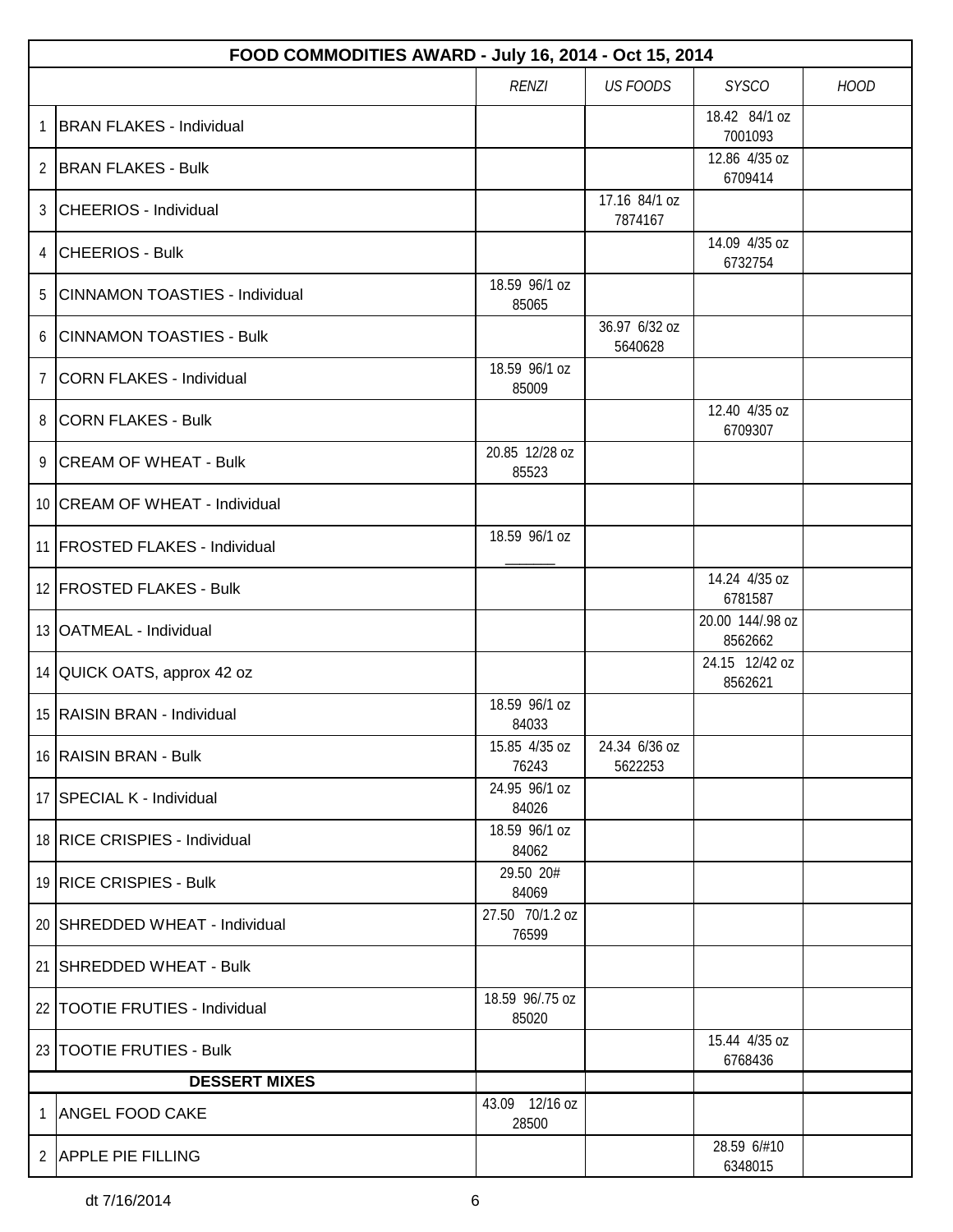|    | FOOD COMMODITIES AWARD - July 16, 2014 - Oct 15, 2014      |                      |                           |                       |             |  |  |
|----|------------------------------------------------------------|----------------------|---------------------------|-----------------------|-------------|--|--|
|    |                                                            | <b>RENZI</b>         | <b>US FOODS</b>           | <b>SYSCO</b>          | <b>HOOD</b> |  |  |
| 3  | <b>BROWNIE MIX</b>                                         |                      |                           | 22.60 6/5#<br>9031584 |             |  |  |
| 4  | <b>BROWNIE MIX, Sugar Free</b>                             |                      |                           |                       |             |  |  |
| 5  | CAKE MIX, CARROT                                           |                      |                           |                       |             |  |  |
| 6  | CAKE MIX, CARROT, Sugar Free                               |                      |                           |                       |             |  |  |
| 7  | CAKE MIX, CHOCOLATE                                        | 24.05 6/5#<br>28423  |                           |                       |             |  |  |
| 8  | CAKE MIX, CHOCOLATE, Sugar Free                            |                      | 23.62 6/16 oz<br>2154060  |                       |             |  |  |
| 9  | CAKE MIX, SPICE                                            |                      | 57.15 6/5#<br>2000180     |                       |             |  |  |
|    | 10 CAKE MIX, YELLOW                                        | 20.90 6/5#<br>28427  |                           |                       |             |  |  |
|    | 12 CAKE MIX, WHITE                                         |                      |                           | 20.75 6/5#<br>6530422 |             |  |  |
|    | 13 CAKE MIX, WHITE, Sugar Free                             |                      | 22.57 6/16 oz<br>1154061  |                       |             |  |  |
|    | 14 CHEESECAKE                                              |                      |                           | 63.95 6/4#<br>1678481 |             |  |  |
|    | 15 EGG CUSTARD - No Bake                                   |                      | 142.63 6/3.75#<br>6049928 |                       |             |  |  |
|    | 16 GINGERBREAD MIX                                         |                      |                           | 24.09 6/5#<br>8946451 |             |  |  |
| 17 | ICING, READY TO SPREAD: MUST BE SHELF STABLE:<br>Chocolate |                      | 53.19 2/11#<br>1008267    |                       |             |  |  |
| 18 | ICING, READY TO SPREAD: MUST BE SHELF STABLE :<br>Vanilla  | 56.10 2/11#<br>28247 |                           |                       |             |  |  |
|    | 19   ICING, CHOCOLATE, Sugar Free                          |                      |                           |                       |             |  |  |
|    | 20   ICING, WHITE, Sugar Free                              |                      |                           |                       |             |  |  |
|    | 21   ICING, SMOOTH SPREAD (add water)                      |                      |                           |                       |             |  |  |
|    | 22 MUFFIN MIX, BANANA NUT                                  | 59.00 6/5#<br>28008  |                           |                       |             |  |  |
|    | 23 MUFFIN MIX, BASIC                                       |                      | 24.97 6/5#<br>8117228     |                       |             |  |  |
|    | 24 MUFFIN MIX, BLUEBERRY                                   | 27.00 6/5#<br>28424  |                           |                       |             |  |  |
|    | 25 MUFFIN MIX, BRAN                                        |                      | 47.75 6/5#<br>7002314     |                       |             |  |  |
|    | 26 MUFFIN MIX, CORN                                        |                      |                           | 19.30 6/5#<br>4906459 |             |  |  |
|    | <b>COOKING PRODUCTS</b>                                    |                      |                           |                       |             |  |  |
| 1  | <b>BEEF BASE</b>                                           |                      | 12.22 12/1#<br>5328885    |                       |             |  |  |
| 2  | <b>BEEF BASE, LOW SODIUM</b>                               | 53.00 12/1#<br>57716 |                           |                       |             |  |  |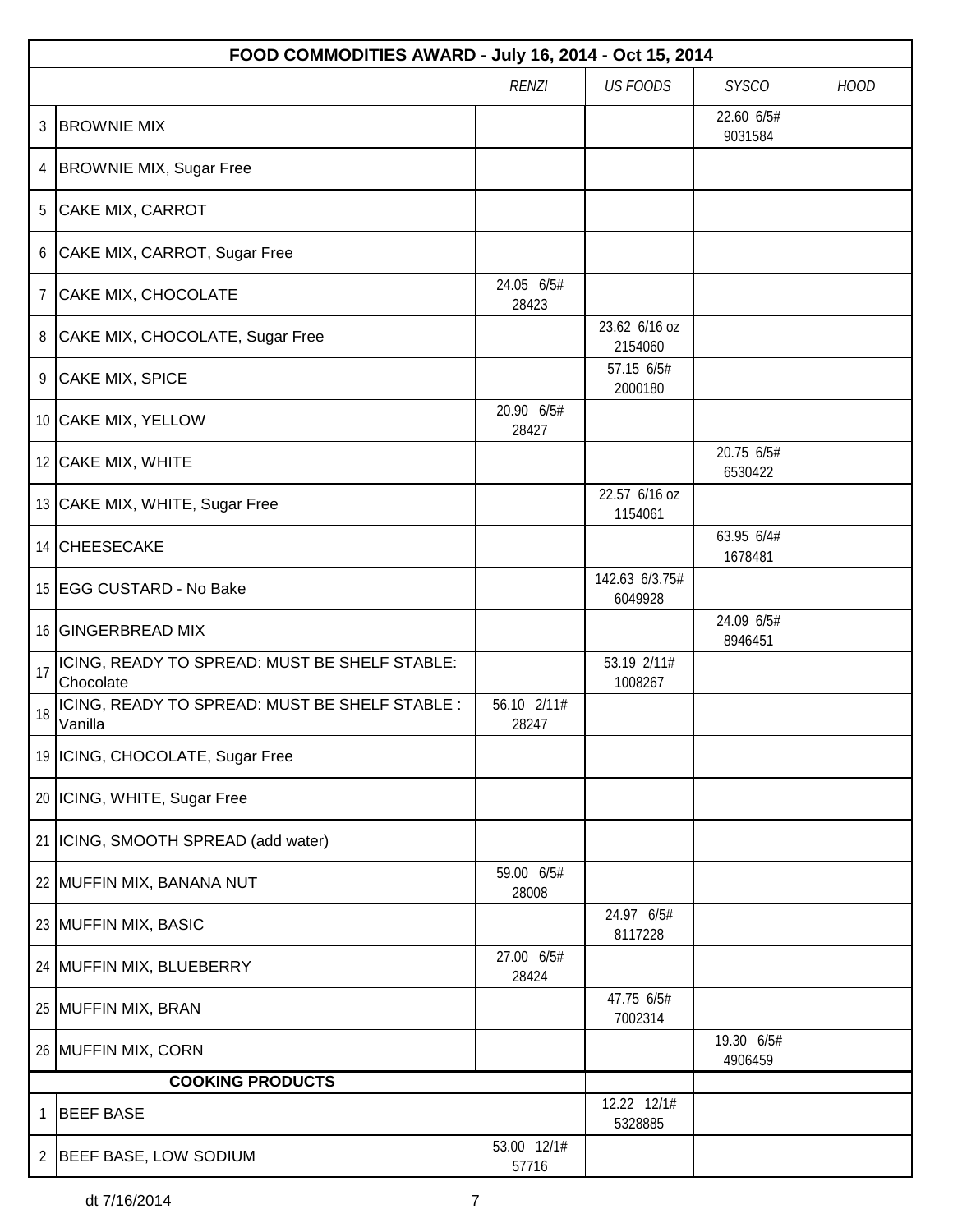|             | FOOD COMMODITIES AWARD - July 16, 2014 - Oct 15, 2014       |                         |                           |                             |             |  |  |
|-------------|-------------------------------------------------------------|-------------------------|---------------------------|-----------------------------|-------------|--|--|
|             |                                                             | <b>RENZI</b>            | <b>US FOODS</b>           | <b>SYSCO</b>                | <b>HOOD</b> |  |  |
| 3           | <b>BEEF BROTH, LOW SODIUM</b>                               |                         |                           | 24.20 12/49 oz<br>5568233   |             |  |  |
| 4           | <b>BISQUICK MIX</b>                                         |                         |                           | 18.92 6/5#                  |             |  |  |
|             |                                                             |                         |                           | 8463895                     |             |  |  |
| 5           | <b>BREAD CRUMBS, ITALIAN</b>                                | 19.50 6/5#<br>29131     |                           |                             |             |  |  |
|             | 6 CHICKEN BROTH, LOW SODIUM                                 |                         |                           | 23.01 12/49 oz<br>5568241   |             |  |  |
| $7^{\circ}$ | CHICKEN GRAVY, LOW SODIUM                                   |                         |                           | 38.53 12/#5<br>4220364      |             |  |  |
|             | 8 CHICKEN BASE                                              |                         |                           | 25.36 12/1#<br>2912640      |             |  |  |
|             | 9 CHICKEN BASE, LOW SODIUM                                  | 44.90 12/1#<br>57715    |                           |                             |             |  |  |
|             | 10 CRISPY ONIONS                                            | 33.58 6/24 oz<br>73125  |                           |                             |             |  |  |
|             | 11 FALAFEL                                                  |                         | 28.29 2/2.5#<br>7579659   |                             |             |  |  |
|             | 12 INSTANT BROTH & SEASONING - BEEF, LOW SODIUM             |                         | 30.33 6/50 ct<br>5008339  |                             |             |  |  |
| 13          | INSTANT BROTH & SEASONING - CHICKEN, LOW<br>SODIUM          |                         | 29.99 6/50 ct<br>8008336  |                             |             |  |  |
|             | 14 MINCED GARLIC                                            |                         | 4.89 23 oz<br>760280      |                             |             |  |  |
|             | 15 PANCAKE MIX                                              |                         |                           | 17.49 6/5#<br>5301643       |             |  |  |
|             | 16 PORK GRAVY MIX, LOW SODIUM                               | 32.00 8/1#<br>57709     |                           |                             |             |  |  |
|             | 17 SAUSAGE GRAVY                                            | 47.95 6/105 oz<br>10625 |                           |                             |             |  |  |
|             | 18 SOY SAUCE, LOW SODIUM                                    |                         | 36.67 6/.5 gal<br>5018395 |                             |             |  |  |
|             | 19 STUFFING MIX                                             |                         | 39.21 12/1.75#<br>6922769 |                             |             |  |  |
|             | 20 STUFFING MIX, CHICKEN                                    | 39.85 12/1.75#<br>65049 |                           |                             |             |  |  |
|             | 21 SWEETENED CONDENSED MILK                                 |                         |                           | 36.76 24/14 oz<br>9312596   |             |  |  |
| 22          | THICK-IT INSTANT HEALTHCARE FOOD THICKENER -<br>PC          |                         |                           | 12.89 100/6.5<br>gm 0101758 |             |  |  |
| 23          | THICK-IT INSTANT HEALTHCARE FOOD THICKENER -<br><b>Bulk</b> |                         |                           | 60.09 25#<br>0102194        |             |  |  |
|             | 24   TOFU                                                   |                         |                           | 11.71 12/14 oz<br>0684977   |             |  |  |
|             | 25 TURKEY GRAVY MIX, LOW SODIUM                             | 22.00 8/15 oz<br>28430  |                           |                             |             |  |  |
|             | 26 VEGETABLE BASE                                           |                         |                           | 16.89 6/1#<br>5682935       |             |  |  |
|             | 27 VINEGAR                                                  |                         | 5.53 4/gal<br>1700871     |                             |             |  |  |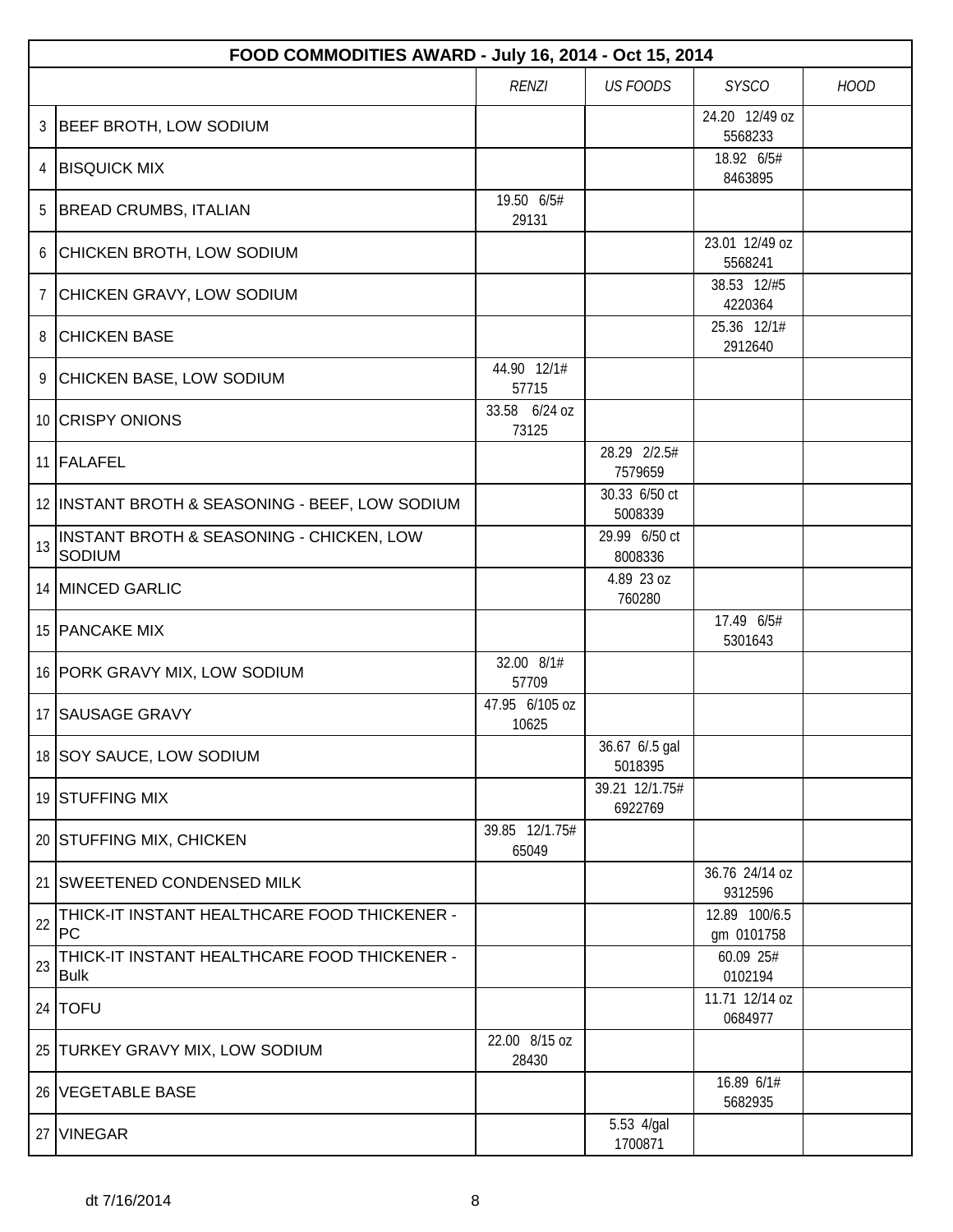|                | FOOD COMMODITIES AWARD - July 16, 2014 - Oct 15, 2014 |                      |                          |                            |             |  |  |
|----------------|-------------------------------------------------------|----------------------|--------------------------|----------------------------|-------------|--|--|
|                |                                                       | <b>RENZI</b>         | <b>US FOODS</b>          | <b>SYSCO</b>               | <b>HOOD</b> |  |  |
|                | 28 WORCESTERSHIRE SAUCE, LOW SODIUM                   |                      | 25.94 4/gal<br>1012723   |                            |             |  |  |
|                | <b>SALAD DRESSINGS</b>                                |                      |                          |                            |             |  |  |
| $\mathbf{1}$   | <b>SALAD DRESSING Low Fat French</b>                  |                      |                          |                            |             |  |  |
|                | 2 SALAD DRESSING Low Fat Ranch                        | 30.15 4/gal<br>56297 |                          |                            |             |  |  |
| 3              | SALAD DRESSING Low Fat Golden Italian                 |                      | 19.53 4/gal<br>8328924   |                            |             |  |  |
| 4              | SALAD DRESSING Low Fat Thousand Island                |                      |                          |                            |             |  |  |
| 5              | <b>SALAD DRESSING Catalina</b>                        |                      | 35.96 4/gal<br>43802     |                            |             |  |  |
|                | 6 SALAD DRESSING Italian                              |                      | 19.80 4/gal<br>4342184   |                            |             |  |  |
| $\overline{7}$ | <b>SALAD DRESSING Ranch</b>                           |                      | 22.85 4/gal<br>8342180   |                            |             |  |  |
| 8              | <b>SALAD DRESSING Thousand Island</b>                 |                      |                          | 22.73 4/gal<br>4002523     |             |  |  |
| 9              | SALAD DRESSING POWDER MIX, Italian                    |                      |                          | 32.91 18/7.6 oz<br>4847323 |             |  |  |
|                | <b>SPICES</b>                                         |                      |                          |                            |             |  |  |
| $\mathbf{1}$   | <b>BASIL LEAVES</b>                                   |                      | $2.65$ 5 oz              | 12.76 5#<br>5421318        |             |  |  |
| $\overline{2}$ | <b>BASIL, CRUSHED</b>                                 |                      | 2.34 5.5 oz<br>760041    |                            |             |  |  |
| 3              | <b>BLACK PEPPER</b>                                   |                      | 6.07 18 oz<br>9501156    |                            |             |  |  |
| $\overline{4}$ | <b>CELERY SALT</b>                                    |                      | 3.87 35 oz<br>6353429    |                            |             |  |  |
| 5              | <b>CHILI POWDER</b>                                   |                      | 20.46 12/20 oz<br>275917 |                            |             |  |  |
|                | 6 CHIVES, DRIED                                       |                      | 3.26 1 oz<br>2435782     |                            |             |  |  |
|                | 7 CINNAMON                                            |                      | 3.76 18 oz<br>5353115    |                            |             |  |  |
|                | 8 CRUSHED RED PEPPER                                  |                      | 3.63 12 oz<br>760462     |                            |             |  |  |
|                | 9 DILL WEED                                           |                      | 5.53 5.5 oz<br>778423    |                            |             |  |  |
|                | 10 GARLIC, Fresh                                      | 11.24 5#             |                          |                            |             |  |  |
|                | 11 GARLIC POWDER                                      |                      |                          | 11.12 5#<br>6713507        |             |  |  |
|                | 12 GROUND GINGER                                      |                      | 6.01 15 oz<br>760306     |                            |             |  |  |
|                | 13 LEMON PEPPER                                       |                      | 5.04 28 oz<br>6501159    |                            |             |  |  |
|                | 14   MONTREAL STEAK SEASONING                         |                      |                          | 42.35 6/29 oz<br>6639553   |             |  |  |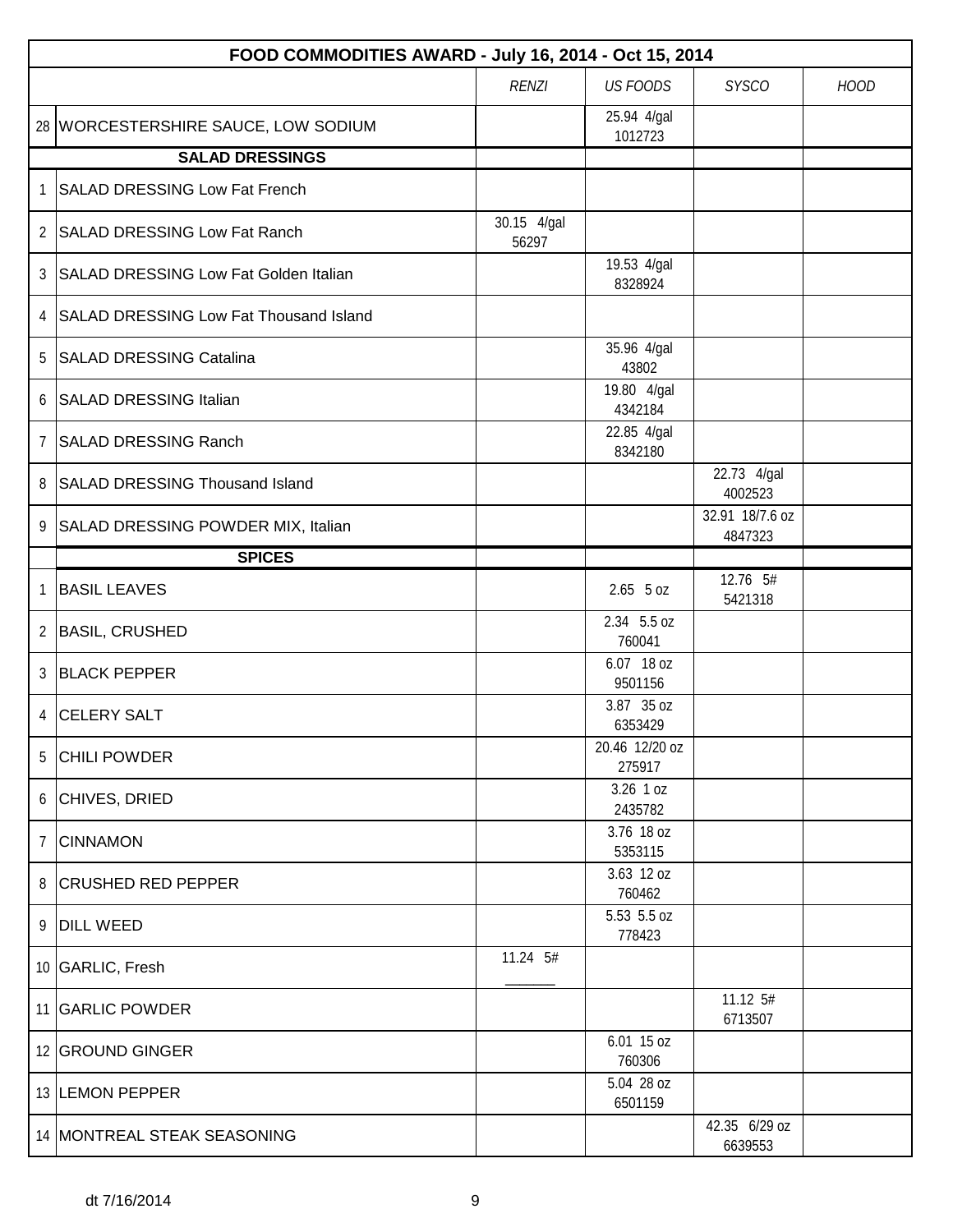|                | FOOD COMMODITIES AWARD - July 16, 2014 - Oct 15, 2014 |                           |                             |                             |             |  |  |
|----------------|-------------------------------------------------------|---------------------------|-----------------------------|-----------------------------|-------------|--|--|
|                |                                                       | <b>RENZI</b>              | <b>US FOODS</b>             | <b>SYSCO</b>                | <b>HOOD</b> |  |  |
|                | 15 MRS. DASH SALT SUBSTITUTE                          |                           |                             | 14.48 300/.3 oz<br>1116052  |             |  |  |
|                | 16 NUTMEG                                             |                           |                             | 59.22 6/1#<br>5229067       |             |  |  |
|                | 17 ONIONS, dehydrated                                 | 62.00 4/5#<br>29130       |                             |                             |             |  |  |
|                | 18 ONION POWDER                                       |                           | 2.86 20 oz<br>4353280       |                             |             |  |  |
|                | 19 OREGANO                                            | 34.00 12/12 oz<br>68233   |                             |                             |             |  |  |
|                | 20 PAPRIKA                                            |                           | 3.98 18 oz<br>760405        |                             |             |  |  |
|                | 21   PARSLEY FLAKES                                   | 7.40 11 oz<br>68246       |                             |                             |             |  |  |
|                | 22 POULTRY SEASONING                                  | 36.08 6/10 oz<br>68231    |                             |                             |             |  |  |
|                | 23 TACO SEASONING                                     |                           |                             | 11.18 5#<br>0822611         |             |  |  |
|                | <b>SOUP</b>                                           |                           |                             |                             |             |  |  |
| 1              | CHICKEN NOODLE LO-SO, 7.5 oz                          | 17.52 24/7.25 oz<br>76569 |                             |                             |             |  |  |
|                | 2 CHICKEN NOODLE LO-SO, 50 oz                         |                           | 33.51 12/50 oz<br>3016912   |                             |             |  |  |
| $\mathfrak{Z}$ | CREAM OF CELERY, 7.5 oz                               |                           |                             | 29.89 12/50 oz<br>4040317   |             |  |  |
| $\overline{4}$ | CREAM OF CHICKEN, LO-SO, 7.5 oz                       |                           |                             | 14.15 24/7.25 oz<br>4040440 |             |  |  |
|                | 5 CREAM OF MUSHROOM, 7.5 oz                           | 34.50 12/50 oz            |                             |                             |             |  |  |
| 6              | CREAM OF MUSHROOM LO-SO, #5                           |                           | 35.79 12/49.5 oz<br>7007941 |                             |             |  |  |
| $\overline{7}$ | TOMATO, 7.5 oz                                        |                           |                             | 22.64 12/51 oz<br>4045225   |             |  |  |
| 8              | TOMATO LO-SO - #50                                    | 33.00 12/50 oz<br>11891   |                             |                             |             |  |  |
| 9              | TOMATO LO-SO - 7.5 oz                                 |                           | 16.04 24/7.25 oz<br>7007958 |                             |             |  |  |
|                | 10 VEGETABLE LO-SO, 7.5 oz                            |                           | 15.83 24/7.25 oz<br>8007957 |                             |             |  |  |
|                | <b>FROZEN DESSERTS</b>                                |                           |                             |                             |             |  |  |
| 1              | <b>APPLE PIE RAW</b>                                  |                           | 21.15 6/46 oz<br>4568846    |                             |             |  |  |
|                | 2 APPLE PIE BAKED                                     |                           |                             | 25.93 6/48 oz<br>9787748    |             |  |  |
|                | 3 APPLE PIE SUGAR FREE                                |                           | 32.77 6/46 oz<br>1164151    |                             |             |  |  |
| 4              | <b>BERRY MEDLEY</b>                                   |                           |                             | 38.02 4/49 oz<br>1707090    |             |  |  |
| 5              | <b>BLUEBERRY PIE RAW</b>                              |                           |                             | 31.30 6/46 oz<br>1972728    |             |  |  |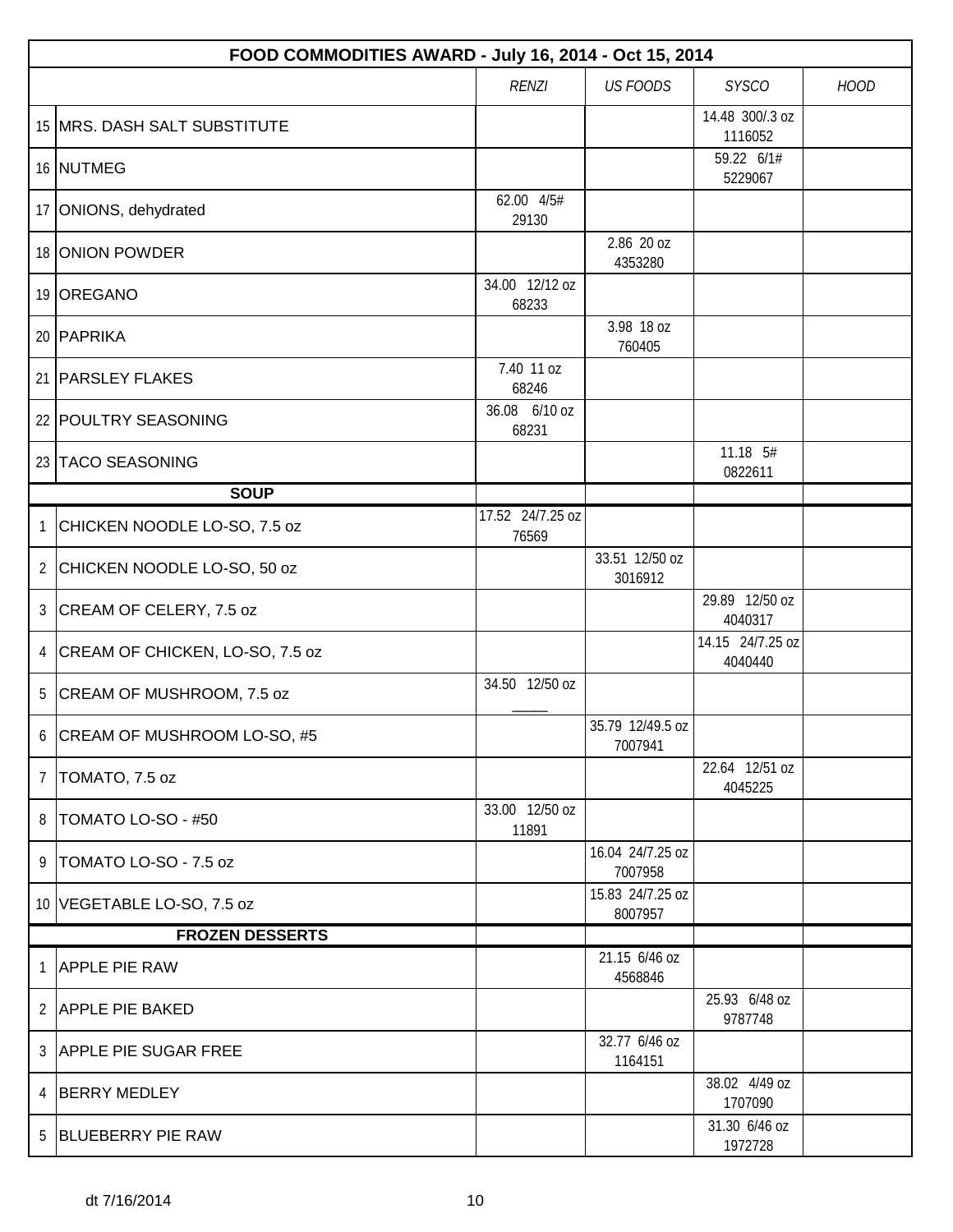|                | FOOD COMMODITIES AWARD - July 16, 2014 - Oct 15, 2014 |                          |                           |                           |             |  |  |  |
|----------------|-------------------------------------------------------|--------------------------|---------------------------|---------------------------|-------------|--|--|--|
|                |                                                       | <b>RENZI</b>             | <b>US FOODS</b>           | <b>SYSCO</b>              | <b>HOOD</b> |  |  |  |
| 6              | BLUEBERRY PIE, DIET SUGAR FREE                        |                          | 44.78 6/46 oz<br>2164150  |                           |             |  |  |  |
| 7              | <b>BOSTON CREAM PIE</b>                               |                          | 29.36 6/33 oz<br>4571899  |                           |             |  |  |  |
| 8              | CARROT CAKE premade                                   |                          | 60.15 4/96 oz<br>2029734  |                           |             |  |  |  |
| 9              | <b>CHERRY PIE RAW</b>                                 |                          |                           | 29.72 6/46 oz<br>1972702  |             |  |  |  |
|                | 10 CHERRY PIE, DIET SUGAR FREE                        |                          | 45.48 6/46 oz<br>8164147  |                           |             |  |  |  |
|                | 11 CREAM PIES: Banana Cream                           |                          |                           | 25.29 6/27 oz<br>9788936  |             |  |  |  |
|                | 12 CREAM PIES: Chocolate                              |                          |                           | 25.94 6/27 oz<br>9789686  |             |  |  |  |
|                | 13 CREAM PIES: Coconut Cream                          |                          |                           | 24.46 6/27 oz<br>9809294  |             |  |  |  |
|                | 14 FRUIT OF THE FOREST PIE                            |                          |                           | 32.60 6/48 oz<br>9785601  |             |  |  |  |
|                | 15 ICE CREAM, CHOCOLATE, approx 4 oz                  |                          | 9.18 48/4 oz<br>766899    |                           |             |  |  |  |
|                | 16 ICE CREAM, STRAWBERRY, approx 4 oz                 |                          | 9.18 48/4 oz<br>766881    |                           |             |  |  |  |
|                | 17 ICE CREAM, VANILLA, approx 4 oz                    |                          | 9.18 48/4 oz<br>766907    |                           |             |  |  |  |
|                | 18 ICE CREAM, VANILLA -LACTOSE, approx 4 oz           |                          |                           | 8.27 24/4 oz<br>1819242   |             |  |  |  |
|                | 19 ICE CREAM, NSA CHOCOLATE, approx 4 oz              |                          |                           | 5.43 24/4 oz<br>7769383   |             |  |  |  |
|                | 20 ICE CREAM, NSA VANILLA, approx 4 oz                |                          |                           | 5.21 24/4 oz<br>2376770   |             |  |  |  |
|                | 21 LEMON PIE                                          |                          |                           | 28.40 6/36 oz<br>9788522  |             |  |  |  |
|                | 22 STRAWBERRY RHUBARB PIE                             |                          |                           | 26.89 6/46 oz<br>9785312  |             |  |  |  |
|                | 23 WHIP TOPPING                                       |                          |                           | 38.99 12/32 oz<br>1060375 |             |  |  |  |
|                | <b>JUICES / DRINK MIX</b>                             |                          |                           |                           |             |  |  |  |
|                | 1 $APPLE - 46 oz$                                     |                          | 13.83 12/46 oz<br>5327762 |                           |             |  |  |  |
|                | 2 CRANBERRY - 46 oz                                   |                          | 24.36 12/46 oz<br>3327871 |                           |             |  |  |  |
|                | 3 GRAPE JUICE - 46 oz                                 | 23.60 12/46 oz<br>47051  |                           |                           |             |  |  |  |
|                | 4 $ ORANGE - 64 oz$                                   |                          | 11.65 8/64 oz<br>285189   |                           |             |  |  |  |
| 5              | <b>PINEAPPLE - 46 oz</b>                              |                          | 17.66 12/46 oz<br>3327749 |                           |             |  |  |  |
| 6              | TOMATO - 46 oz                                        | 12.40 12/46 oz<br>47060  |                           |                           |             |  |  |  |
| $\overline{7}$ | APPLE EZO, 5.5 oz                                     | 16.60 48/5.5 oz<br>47046 |                           |                           |             |  |  |  |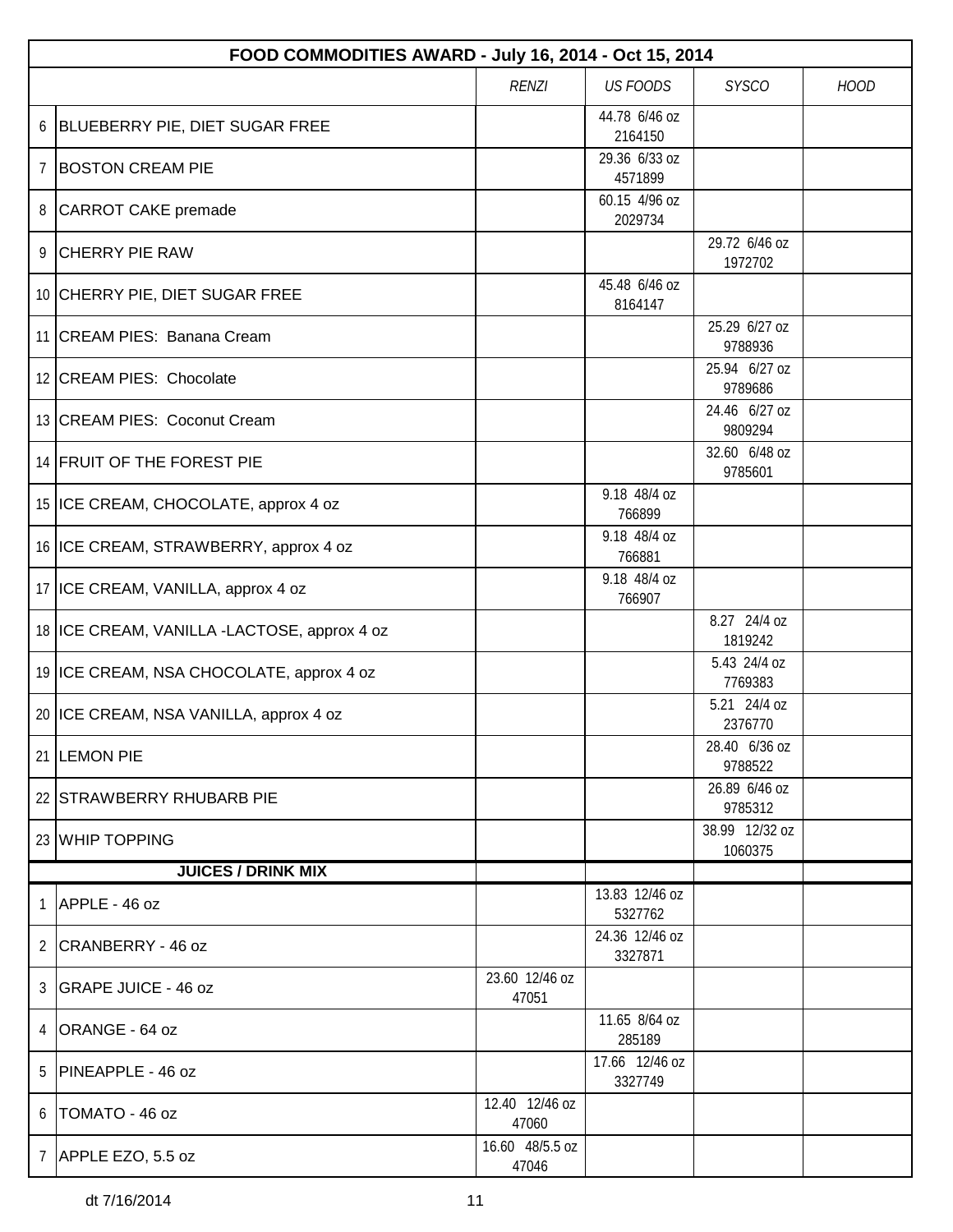|                | FOOD COMMODITIES AWARD - July 16, 2014 - Oct 15, 2014 |                                |                                |              |             |  |  |
|----------------|-------------------------------------------------------|--------------------------------|--------------------------------|--------------|-------------|--|--|
|                |                                                       | <b>RENZI</b>                   | <b>US FOODS</b>                | <b>SYSCO</b> | <b>HOOD</b> |  |  |
|                | 8 CRANBERRY EZO, 5.5 oz                               | 16.60 48/5.5 oz<br>47345       |                                |              |             |  |  |
| 9              | GRAPE EZO, 5.5 oz                                     | 18.25 48/5.5 oz<br>47065       |                                |              |             |  |  |
|                | 10 GRAPEFRUIT EZO, 5.5 oz                             |                                | 14.83 48/5.5 oz<br>3470119     |              |             |  |  |
|                | 11 ORANGE JUICE EZO, 5.5 oz                           |                                | 13.80 48/5.5 oz<br>285379      |              |             |  |  |
|                | 12 ORANGE/PINEAPPLE EZO, 5.5 oz                       |                                |                                |              |             |  |  |
|                | 13 PINEAPPLE EZO, 5.5 oz                              | 15.87 48/6 oz<br>47048         |                                |              |             |  |  |
|                | 14 PRUNE EZO, 5.5 oz                                  |                                | 25.83 48/5.5 oz<br>5015862     |              |             |  |  |
|                | 15 TOMATO EZO, 5.5 oz                                 | 13.60 48/5.5 oz<br>UPC 12006-2 |                                |              |             |  |  |
|                | 16   V-8 EZO LO SO, 5.5 oz, low sodium                |                                | 20.72 48/5.5 oz<br>7020548     |              |             |  |  |
|                | 17 NO SUGAR ADDED - APPLE, 5.5 oz                     |                                |                                |              |             |  |  |
|                | 18   NO SUGAR ADDED - GRAPE, 5.5 oz                   |                                |                                |              |             |  |  |
|                | 19   NO SUGAR ADDED - ORANGE, 5.5 oz                  |                                |                                |              |             |  |  |
|                | 20 NO SUGAR ADDED - PINEAPPLE, 5.5 oz                 |                                |                                |              |             |  |  |
|                | 21 GRAPE DRINK MIX - POWDER, 24 oz                    |                                | 16.38 12/24 oz<br>1328020      |              |             |  |  |
|                | 22 ORANGE DRINK MIX - POWDER, 24 oz                   |                                | 16.38 12/24 oz<br>6328033      |              |             |  |  |
|                | 23 LEMONADE DRINK MIX - POWDER, 24 oz                 |                                | 16.38 12/24 oz<br>1328038      |              |             |  |  |
|                | 24 PINK LEMONADE DRINK MIX - POWDER, 24 oz            |                                | 16.38 12/24 oz<br>3328044      |              |             |  |  |
|                | 25 ICE TEA DRINK MIX - POWDER, 24 oz                  |                                | 16.38 12/24 oz<br>4371761      |              |             |  |  |
|                | <b>BULK PRODUCTS / OTHER</b>                          |                                |                                |              |             |  |  |
| $\mathbf{1}$   | <b>AU GRATIN POTATOES</b>                             | 44.50 12/20.35<br>oz 34161     |                                |              |             |  |  |
|                | 2   BAKED BEANS (Gramma Brown)                        | 37.00 6/10#<br>66045           |                                |              |             |  |  |
| $\mathfrak{Z}$ | BEETS, SLICED                                         | 17.75 6/10#<br>62064           |                                |              |             |  |  |
| 4              | BEETS, DICED                                          |                                | 16.29 6/#10<br>6329270         |              |             |  |  |
| 5              | <b>BEEF STEW</b>                                      | 58.00 6/10#<br>66067           |                                |              |             |  |  |
| 6              | <b>BLACK OLIVES</b>                                   | 28.89 6/10#<br>59012           |                                |              |             |  |  |
| $\overline{7}$ | <b>BROWN GRAVY, LOW SODIUM</b>                        |                                | 31.11 12/#5<br>3007150 not L/S |              |             |  |  |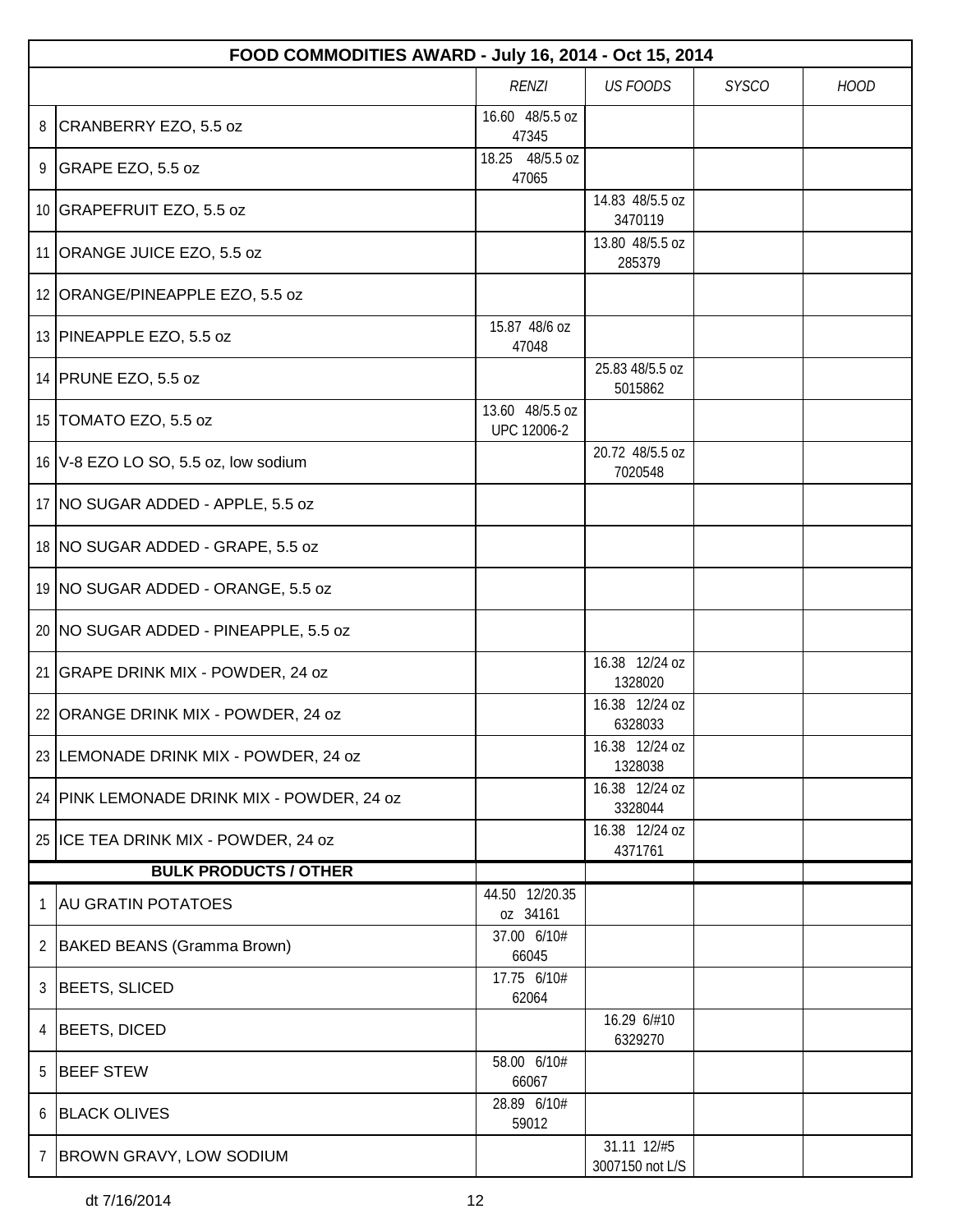|                                                                | FOOD COMMODITIES AWARD - July 16, 2014 - Oct 15, 2014 |                      |                        |                           |  |  |  |
|----------------------------------------------------------------|-------------------------------------------------------|----------------------|------------------------|---------------------------|--|--|--|
| <b>US FOODS</b><br><b>RENZI</b><br><b>SYSCO</b><br><b>HOOD</b> |                                                       |                      |                        |                           |  |  |  |
| 8                                                              | <b>CANNONBALL BBQ SAUCE</b>                           | 17.25 4/gal<br>57212 |                        |                           |  |  |  |
|                                                                | 9 CHEDDAR CHEESE SAUCE                                |                      | 26.16 6/#10<br>6564306 |                           |  |  |  |
|                                                                | 10 CHILI SAUCE                                        |                      | 21.35 6/#10<br>9328543 |                           |  |  |  |
|                                                                | 11 COFFEE, 14 -16 oz                                  |                      |                        | 56.64 18/14 oz<br>6957799 |  |  |  |
|                                                                | 12 COFFEE, DECAF, 14 -16 oz                           |                      |                        | 65.51 18/14 oz<br>6958045 |  |  |  |
|                                                                | 13 COLESLAW DRESSING                                  |                      |                        | 29.02 4/gal<br>4002499    |  |  |  |
|                                                                | 14 CREAM STYLE CORN                                   |                      |                        | 19.10 6/#10<br>0582106    |  |  |  |
|                                                                | 15 GARBANZO BEANS (CHIC PEAS)                         |                      | 17.22 6/#10<br>2499341 |                           |  |  |  |
|                                                                | 16 GRAPE JELLY                                        |                      | 28.02 6/4#<br>6148563  |                           |  |  |  |
|                                                                | 17 GREEN BEANS, 10#                                   | 17.40 6/10#<br>62017 |                        |                           |  |  |  |
|                                                                | 18 GREEN BEANS, 14 -16 oz                             |                      |                        |                           |  |  |  |
|                                                                | 19 GREEN PEPPERS                                      |                      |                        | 25.53 6/#10<br>2280713    |  |  |  |
|                                                                | 20 HOT SAUCE                                          |                      |                        | 18.49 4/gal<br>5146154    |  |  |  |
|                                                                | 21 <b>ITALIAN BREADCRUMBS</b>                         | 25.00 6/5#<br>29131  |                        |                           |  |  |  |
|                                                                | 22 KETCHUP                                            | 18.05 6/#10          |                        |                           |  |  |  |
|                                                                | 23 KETCHUP, 12 oz bottle                              |                      |                        | 23.35 36/14 oz<br>4560934 |  |  |  |
|                                                                | 24 KIDNEY BEANS, 10#                                  | 19.50 6/10#<br>62026 |                        |                           |  |  |  |
|                                                                | 25 KIDNEY BEANS, 14 - 16 oz                           |                      |                        |                           |  |  |  |
|                                                                | 26 MASHED POTATOES                                    |                      |                        | 36.49 6/#10<br>7955868    |  |  |  |
|                                                                | 27   MAYONNAISE, REGULAR                              | 22.95 4/gal<br>56205 |                        |                           |  |  |  |
|                                                                | 28 MAYONNAISE, LOW FAT                                |                      | 24.46 4/gal<br>5328323 |                           |  |  |  |
|                                                                | 29 MUSHROOMS                                          |                      | 21.81 6/10#<br>6862668 |                           |  |  |  |
|                                                                | 30 MUSTARD, 12 oz bottle                              |                      |                        | 13.00 12/12 oz<br>4736070 |  |  |  |
|                                                                | 31 MUSTARD                                            | 12.95 4/gal<br>30058 |                        |                           |  |  |  |
|                                                                | 32 NORTHERN BEAN                                      |                      | 13.11 6/10#<br>4330130 |                           |  |  |  |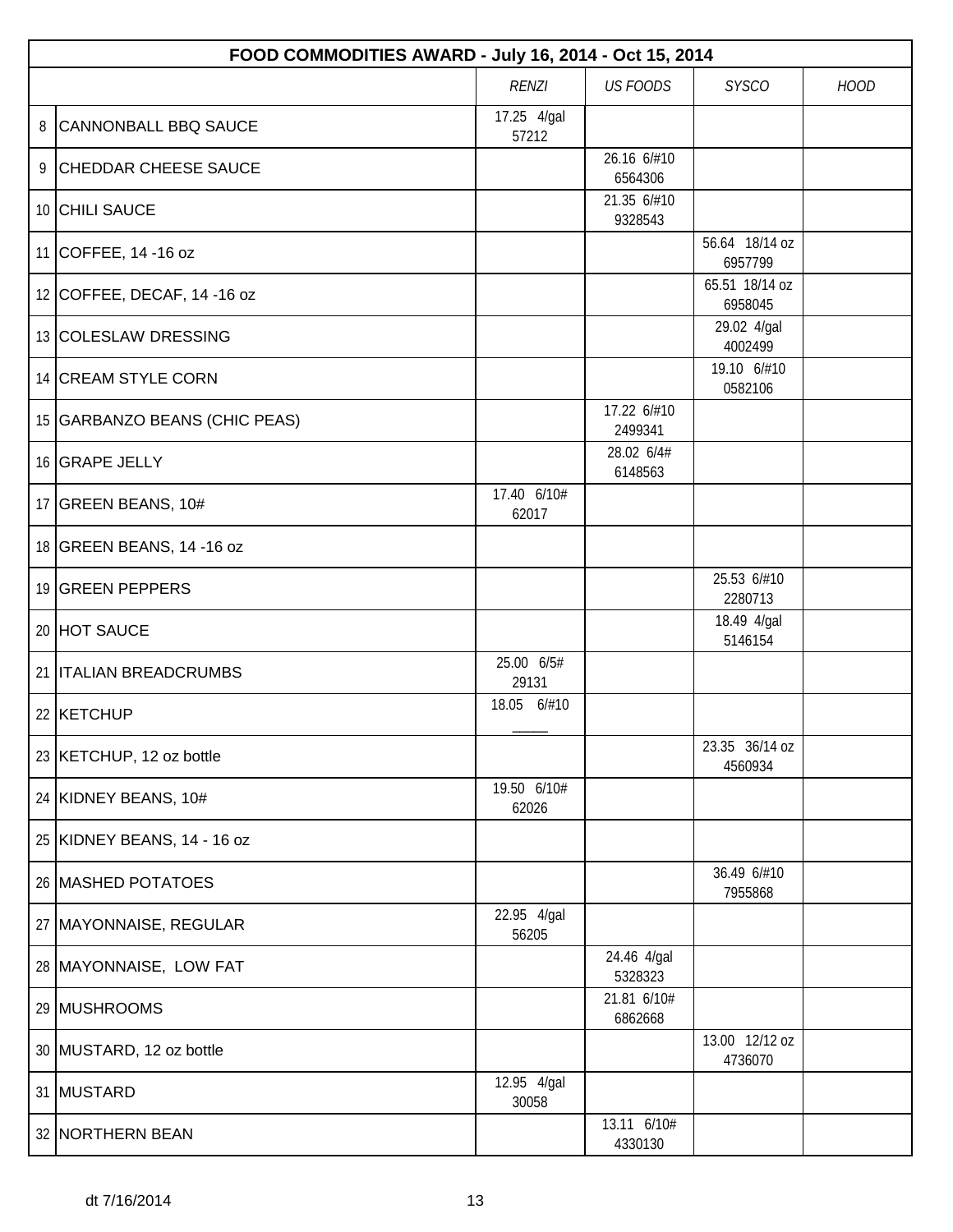|    | FOOD COMMODITIES AWARD - July 16, 2014 - Oct 15, 2014   |                      |                          |                          |             |  |  |
|----|---------------------------------------------------------|----------------------|--------------------------|--------------------------|-------------|--|--|
|    |                                                         | <b>RENZI</b>         | <b>US FOODS</b>          | <b>SYSCO</b>             | <b>HOOD</b> |  |  |
|    | 33 PEANUT BUTTER                                        |                      | 18.20 6/5#<br>4327581    |                          |             |  |  |
|    | 34 PEPPERS, RED & GREEN                                 |                      |                          | 25.53 6/#10<br>2280713   |             |  |  |
|    | 35 PICKLES, Dill                                        |                      |                          | 20.77 5 gal<br>1392943   |             |  |  |
|    | 36 PINTO BEANS                                          |                      |                          | 17.58 6/#10<br>3362274   |             |  |  |
|    | 37 PIZZA SAUCE Grade A                                  | 16.70 6/10#<br>57051 |                          |                          |             |  |  |
|    | 38 POTATOES, DICED, FRESH VAC PACKED                    | 14.97 2/10#<br>34175 |                          |                          |             |  |  |
|    | 39 POTATO PEARL Vitamin C Enriched                      |                      | 27.74 6/5.31#<br>8552663 |                          |             |  |  |
|    | 40   POTATO - SCALLOPED                                 |                      |                          | 34.93 6/2.25#<br>7489378 |             |  |  |
|    | 41   POTATO - SLICED - DEHYRDATED                       | 44.25 4/5#<br>34138  |                          |                          |             |  |  |
|    | 42 PUMPKIN                                              | 38.59 6/10#<br>62083 |                          |                          |             |  |  |
|    | 43 RAISINS                                              |                      |                          | 41.03 30#<br>4010807     |             |  |  |
|    | 44 RAVIOLI                                              |                      |                          | 30.55 6/#10<br>4364568   |             |  |  |
|    | 45 RED PEPPERS                                          |                      |                          | 25.53 6/#10<br>2280713   |             |  |  |
|    | 46 REFRIED BEANS                                        | 26.05 6/#10          |                          |                          |             |  |  |
|    | 47 SALSA                                                |                      | 26.91 6/#10<br>53207     |                          |             |  |  |
|    | 48   SAUERKRAUT                                         |                      | 21.66 6/#10<br>9330077   |                          |             |  |  |
| 49 | SPAGHETTI SAUCE, LOW SODIUM comparable to Angela<br>Mia | 19.59 6/10#<br>57336 |                          |                          |             |  |  |
|    | 50 STEWED TOMATO, LOW SODIUM Grade A                    | 22.59 6/10#<br>57015 |                          |                          |             |  |  |
|    | 51 STRAWBERRY PRESERVES                                 |                      |                          | 35.38 6/4#<br>4184628    |             |  |  |
|    | 52 SWEET POTATOES, syrup Grade A                        |                      | 25.74 6/10#<br>2326502   |                          |             |  |  |
|    | 53   TOMATOES, CRUSHED                                  | 17.75 6/10#<br>28176 |                          |                          |             |  |  |
|    | 54   TOMATO KETCHUP                                     | 18.05 6/10#<br>57106 |                          |                          |             |  |  |
|    | 55   TOMATO PASTE, LOW SODIUM Grade A                   |                      |                          | 28.47 6/#10<br>4030664   |             |  |  |
|    | 56 TOMATO SAUCE, LOW SODIUM Grade A                     |                      |                          | 20.11 6/#10<br>8201018   |             |  |  |
|    | 57 WAX BEANS, 14 - 16 oz                                |                      |                          |                          |             |  |  |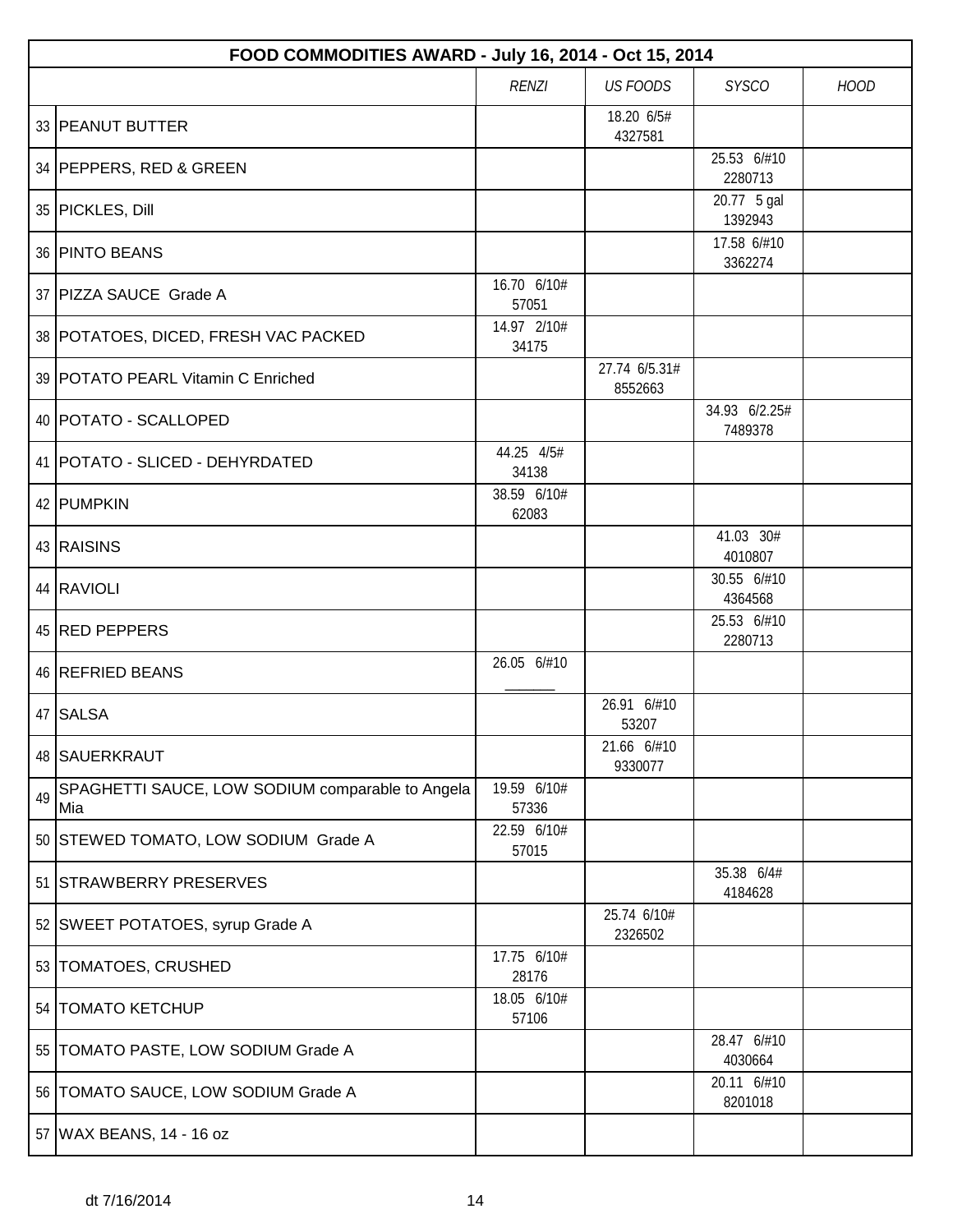|   | FOOD COMMODITIES AWARD - July 16, 2014 - Oct 15, 2014 |                           |                            |                              |             |  |  |  |
|---|-------------------------------------------------------|---------------------------|----------------------------|------------------------------|-------------|--|--|--|
|   |                                                       | <b>RENZI</b>              | <b>US FOODS</b>            | <b>SYSCO</b>                 | <b>HOOD</b> |  |  |  |
|   | 58 WAX BEANS                                          |                           | 16.91 6/10#<br>6330260     |                              |             |  |  |  |
|   | 59 VEGETARIAN BEAN                                    |                           |                            | 17.88 6/112 oz<br>4070017    |             |  |  |  |
|   | 60 3-BEAN SALAD                                       |                           |                            | 24.02 6/#10<br>4000782       |             |  |  |  |
|   | <b>INDIVIDUAL SERVING ITEMS</b>                       |                           |                            |                              |             |  |  |  |
| 1 | <b>FRITOS - Corn</b>                                  | 24.00 104/1 oz<br>77540   |                            |                              |             |  |  |  |
|   | 2 HOT CHOCOLATE, SUGAR FREE PACKET                    |                           |                            | 24.29 6/25 ct<br>7678281     |             |  |  |  |
|   | 3   POTATO CHIP - regular                             | 15.95 120/.5 oz<br>77539  | 27.74 104/1 oz<br>9315128  |                              |             |  |  |  |
|   | 4   POTATO CHIP - BBQ                                 | 24.00 104/1 oz<br>77541   |                            |                              |             |  |  |  |
| 5 | POTATO CHIP - Sour Cream & Onion                      | 24.00 104/1 oz<br>77543   |                            |                              |             |  |  |  |
| 6 | <b>PC APPLESAUCE</b>                                  | 17.70 72/4 oz<br>88710    |                            |                              |             |  |  |  |
| 7 | <b>PC BBQ SAUCE</b>                                   |                           | 7.40 100/1 oz<br>6329627   |                              |             |  |  |  |
|   | 8 PC BUTTER cups                                      |                           | 23.31 720/.18 oz<br>568436 |                              |             |  |  |  |
| 9 | <b>PC COFFEE</b>                                      |                           | 44.44 500 ct<br>9009697    |                              |             |  |  |  |
|   | 10 PC COFFEE, DECAF                                   |                           | 47.62 5/100 ct<br>6002638  |                              |             |  |  |  |
|   | 11 PC CREAM CHEESE                                    | 12.95 100/.75 oz<br>25009 |                            |                              |             |  |  |  |
|   | 12 PC DIET CRANBERRY SAUCE                            |                           |                            |                              |             |  |  |  |
|   | 13 PC HALF & HALF                                     |                           | 9.83 400<br>3365665        |                              |             |  |  |  |
|   | 14 PC JELLY - diet                                    |                           |                            | 16.14 200/11 gr<br>0966804   |             |  |  |  |
|   | 15   PC JELLY - regular                               | 6.59 200/10 gm<br>67039   |                            |                              |             |  |  |  |
|   | 16 PC KETCHUP                                         |                           |                            | 12.77 1000/9 gm<br>4029500   |             |  |  |  |
|   | 17 PC MAPLE SYRUP, Sugar Free                         |                           | 7.29 100/1 oz<br>5596937   |                              |             |  |  |  |
|   | 18 PC MARGARINE cups                                  |                           |                            | 13.72 900/5 gm<br>6631123    |             |  |  |  |
|   | 19 PC MAYONAISE                                       | 14.25 500/9 gm<br>66585   |                            |                              |             |  |  |  |
|   | 20 PC MUSTARD                                         |                           |                            | 13.08 1000/5.5<br>gm 5106059 |             |  |  |  |
|   | 21 PC PANCAKE SYRUP                                   | 6.99 100/1.5 oz<br>67150  |                            |                              |             |  |  |  |
|   | 22 PC PEANUT BUTTER                                   |                           |                            | 17.29 200/.5 oz<br>6132377   |             |  |  |  |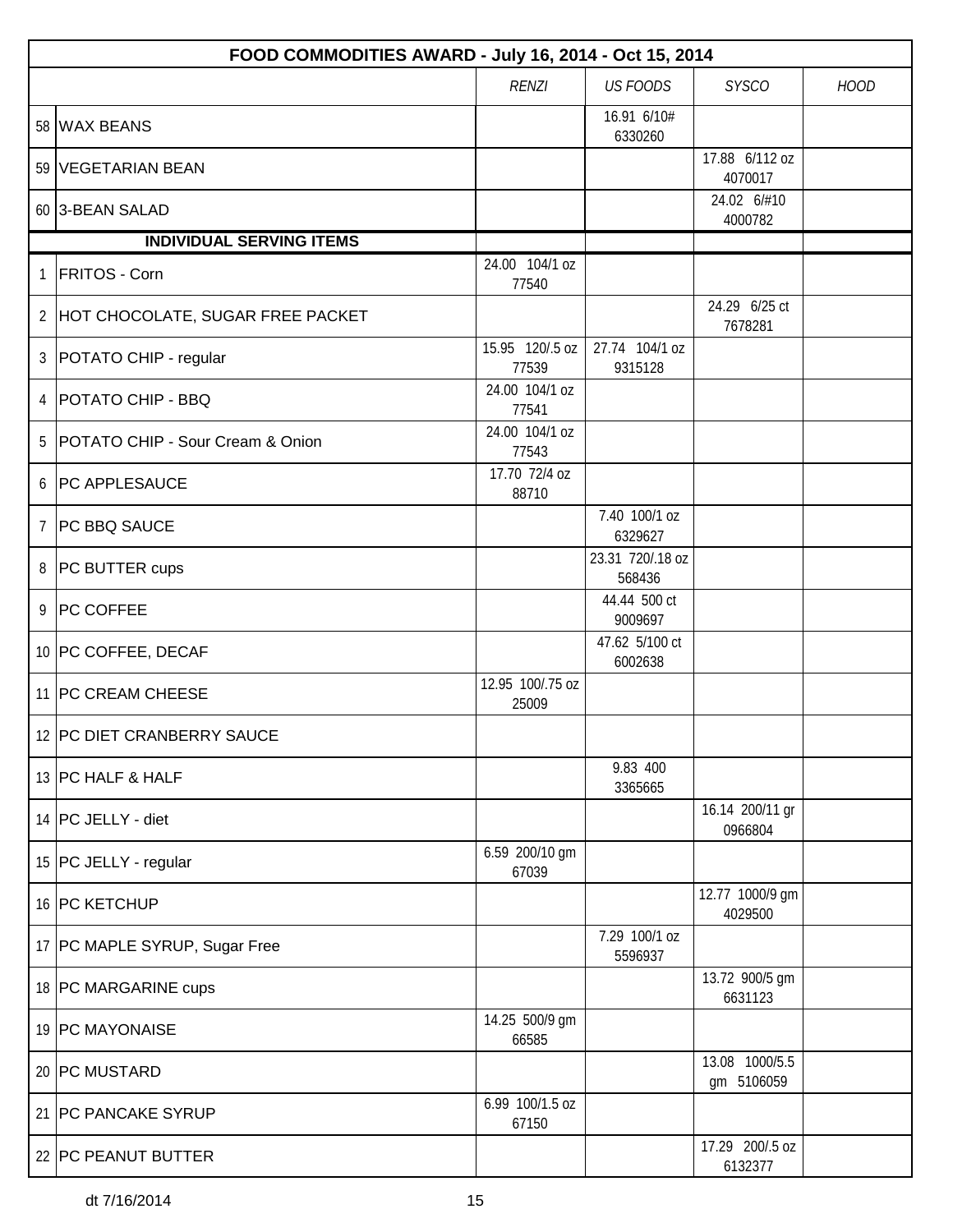|    | FOOD COMMODITIES AWARD - July 16, 2014 - Oct 15, 2014       |                           |                           |                               |             |  |  |
|----|-------------------------------------------------------------|---------------------------|---------------------------|-------------------------------|-------------|--|--|
|    |                                                             | <b>RENZI</b>              | <b>US FOODS</b>           | <b>SYSCO</b>                  | <b>HOOD</b> |  |  |
|    | 23 PC RELISH                                                |                           | 7.36 200/9 gm<br>6329213  |                               |             |  |  |
|    | 24   PC SALAD DRESSING (Italian If)                         | 5.95 200/12 gm            |                           |                               |             |  |  |
|    | 25 PC SALT SUBSTITUTE                                       | 4.95 3000/.60<br>gm 67056 |                           |                               |             |  |  |
|    | 26 PC SPLENDA                                               | 22.05 2000<br>67002       |                           |                               |             |  |  |
|    | 27 PC SUGAR                                                 |                           |                           | 11.64 3000/1/10<br>oz 5965850 |             |  |  |
|    | 28 PC SUGAR FREE PANCAKE SYRUP                              | 14.39 100/1 oz<br>35057   |                           |                               |             |  |  |
|    | 29 PC SOUR CREAM cups                                       |                           | 14.12 100/1 oz<br>5347208 |                               |             |  |  |
|    | 30 PC SWEET & SOUR                                          | 6.65 100/1 oz<br>67205    |                           |                               |             |  |  |
|    | FRUITS & VEGETABLES, FRESH and CANNED                       |                           |                           |                               |             |  |  |
| 1  | APPLES, fresh                                               |                           |                           | 41.64 125 ct<br>1408061       |             |  |  |
|    | 2 APPLES: sliced, juice or water packed, Grade A            | 27.50 6/10#<br>63045      |                           |                               |             |  |  |
|    | 3 APPLESAUCE Unsweetened, Grade A                           |                           |                           | 15.81 6/#10<br>7302151        |             |  |  |
| 4  | APRICOTS - Grade A                                          |                           |                           | 30.56 6/#10<br>0029078        |             |  |  |
| 5  | BANANAS, fresh                                              |                           |                           | 17.76 150 ct<br>1007384       |             |  |  |
| 6  | CABBAGE, fresh                                              |                           |                           | 21.20 50#<br>1269240          |             |  |  |
| 7  | CANTELOPE, fresh                                            |                           |                           | 14.61 6 ct<br>1242668         |             |  |  |
|    | 8 CELERY. Bunch                                             |                           |                           | 18.22 24 ct<br>1120625        |             |  |  |
|    | 9 COLE SLAW MIX                                             |                           |                           | 14.71 4/5#<br>1675701         |             |  |  |
|    | 10 CRANBERRY SAUCE Whole, Grade A                           |                           | 39.31 6/10#<br>6002349    |                               |             |  |  |
|    | 11 CRANBERRY SAUCE, Jellied, Grade A                        |                           | 27.19 6/10#<br>2328490    |                               |             |  |  |
|    | 12 CUCUMBERS, fresh                                         |                           |                           | 17.54 50-55#<br>1000314       |             |  |  |
| 13 | CRUSHED PINEAPPLE: fancy, juice Hawaiian Coarse,<br>Grade A |                           |                           | 20.17 6/#10<br>8921201        |             |  |  |
|    | 14 FROZEN STRAWBERRIES, UNSWEETENED - Grade A               |                           |                           | 30.30 30#<br>0835625          |             |  |  |
|    | 15 FROZEN STRAWBERRIES, SWEETENED - Grade A                 |                           |                           | 51.15 6/6.5#<br>7652409       |             |  |  |
|    | 16 FRUIT COCKTAIL, Grade A                                  | 27.00 6/10#<br>63101      |                           |                               |             |  |  |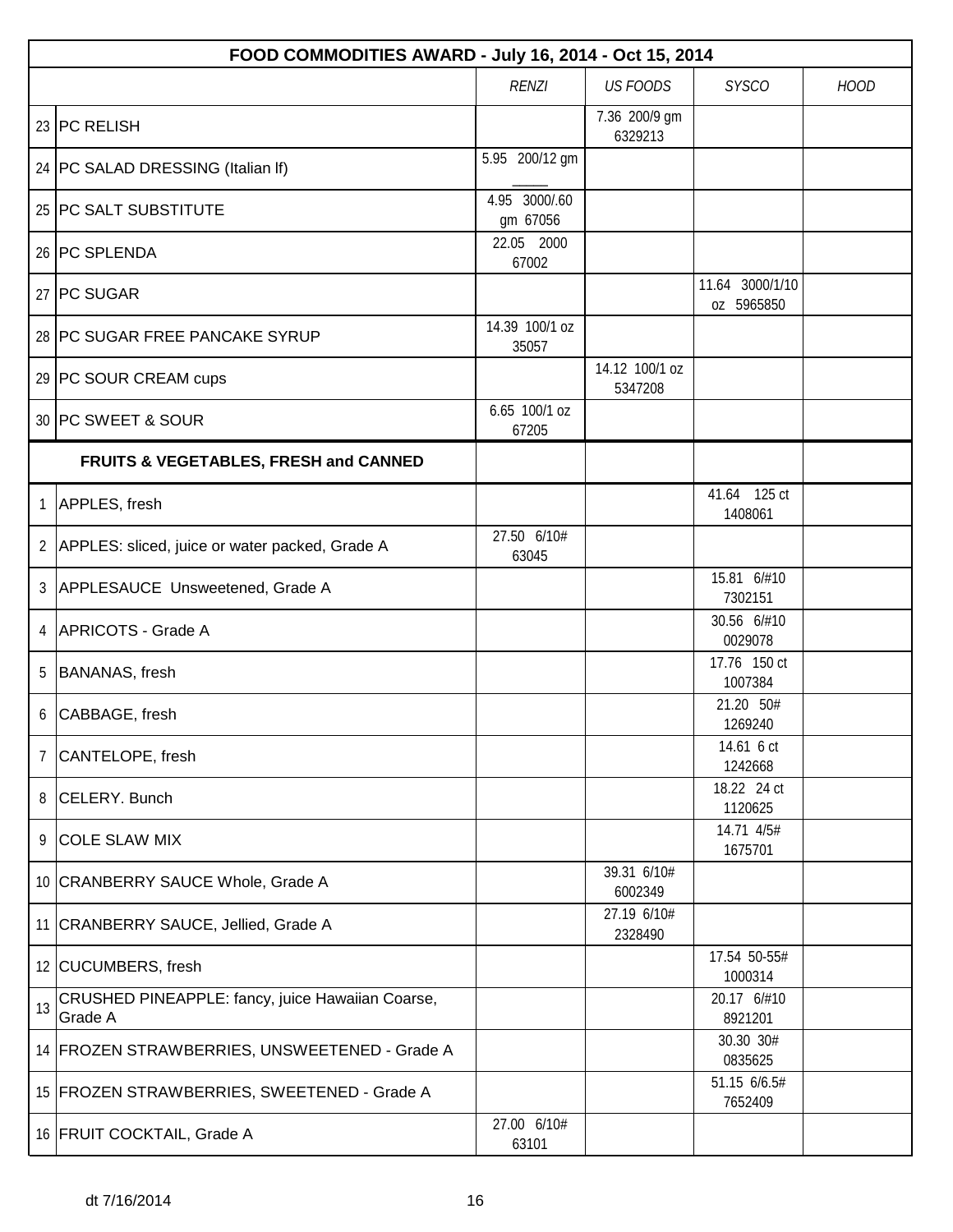|                            | FOOD COMMODITIES AWARD - July 16, 2014 - Oct 15, 2014             |                       |                      |                                                                                  |             |  |  |
|----------------------------|-------------------------------------------------------------------|-----------------------|----------------------|----------------------------------------------------------------------------------|-------------|--|--|
|                            |                                                                   | <b>RENZI</b>          | <b>US FOODS</b>      | <b>SYSCO</b>                                                                     | <b>HOOD</b> |  |  |
|                            | 17 FRUIT CUPS, 4 oz - Grade A                                     |                       |                      | 48/4 oz 21.26<br>mix 9705047 /<br>20.70 pear<br>9704974 / 21.55<br>peach 9704917 |             |  |  |
| 18                         | FRUIT MEDLEY, Festival/Classic, melon pieces, grapes -<br>Grade A | 30.00 18#<br>31203    |                      |                                                                                  |             |  |  |
|                            | 19 GREEN PEPPERS, fresh                                           |                       |                      | 21.68 25#<br>2179588                                                             |             |  |  |
|                            | 20   LETTUCE, fresh                                               |                       |                      | 12.43 4/5#<br>1675586                                                            |             |  |  |
|                            | 21 MANDARIN ORANGE, sections, light, Grade A                      |                       |                      | 17.40 6/#10<br>3548393                                                           |             |  |  |
|                            | 22 ONIONS, fresh                                                  |                       |                      | 18.10 50#<br>2029668                                                             |             |  |  |
|                            | 23 ORANGES, fresh                                                 |                       |                      | 29.55 113 ct<br>7651926                                                          |             |  |  |
|                            | 24   PEACHES yellow, light cling halves, Grade A                  |                       |                      | 29.71 6/#10<br>4331914                                                           |             |  |  |
|                            | 25   PEACHES sliced, light Grade A                                | 28.25 6/10#<br>63043  |                      |                                                                                  |             |  |  |
|                            | 26   PEARS halves, light Grade A                                  |                       |                      | 25.51 6/#10<br>4120101                                                           |             |  |  |
|                            | 27   PEARS pieces, light Grade A                                  |                       |                      | 26.54 6/#10<br>6109981                                                           |             |  |  |
|                            | 28 PINEAPPLE TIDBITS: light, Grade A                              |                       |                      | 21.49 6/#10<br>6588297                                                           |             |  |  |
|                            | 29 PINEAPPLE, sliced, juice packed, Grade A                       |                       |                      | 22.43 6/#10<br>1097807                                                           |             |  |  |
|                            | 30 PLUMS, fresh                                                   |                       |                      | 31.52 28#<br>6922249                                                             |             |  |  |
|                            | 31   POTATOES, fresh                                              |                       |                      | 18.01 50#<br>9841909                                                             |             |  |  |
|                            | 32 SEEDLESS RAISINS - Grade A                                     |                       |                      | 25.55 24/6 1.5 oz<br>9387317                                                     |             |  |  |
|                            | 33 TOMATOES, fresh                                                |                       |                      | 28.79 25#<br>4935623                                                             |             |  |  |
|                            | 34 TROPICAL FRUIT, papaya, banana - Grade A                       | 27.65 6/10#<br>64030  |                      |                                                                                  |             |  |  |
| <b>VEGETABLES - FROZEN</b> |                                                                   |                       |                      |                                                                                  |             |  |  |
| 1                          | ASPARAGUS, Grade A                                                | 23.25 6/2.5#<br>45233 |                      |                                                                                  |             |  |  |
| $\mathbf{2}$               | BREAKFAST CUBE POTATOES, Grade A                                  |                       |                      | 18.97 6/5#<br>3644036                                                            |             |  |  |
| 3                          | BROCCOLI, CUT, Grade A                                            |                       | 12.03 20#<br>7056443 |                                                                                  |             |  |  |
| 4                          | <b>BROCCOLI SPEARS, Grade A</b>                                   |                       |                      | 17.28 12/2#<br>7288119                                                           |             |  |  |
| 5                          | BRUSSEL SPROUTS, Grade A                                          |                       |                      | 19.38 12/2#<br>7288091                                                           |             |  |  |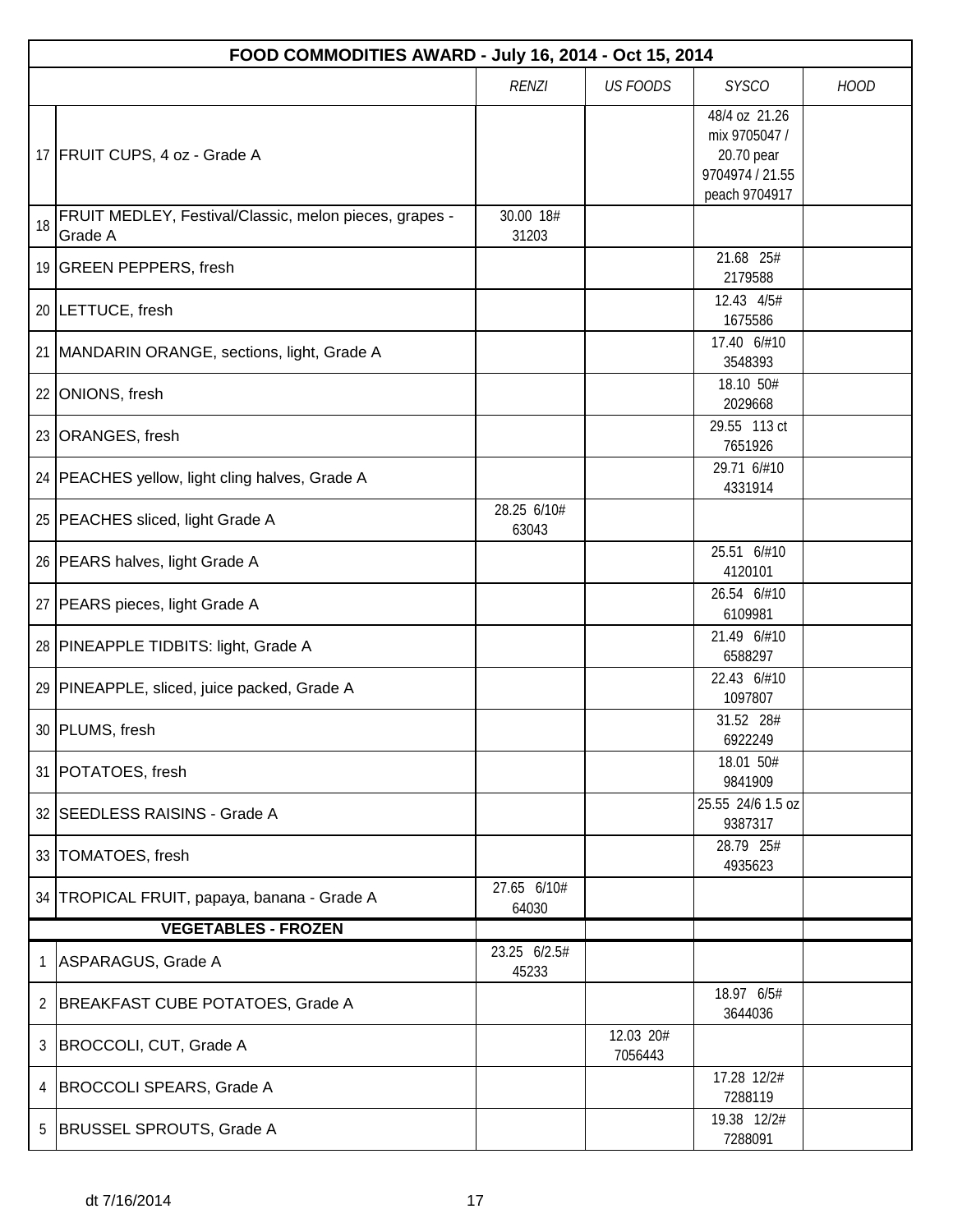|   | FOOD COMMODITIES AWARD - July 16, 2014 - Oct 15, 2014 |                      |                          |                        |             |  |  |
|---|-------------------------------------------------------|----------------------|--------------------------|------------------------|-------------|--|--|
|   |                                                       | <b>RENZI</b>         | <b>US FOODS</b>          | <b>SYSCO</b>           | <b>HOOD</b> |  |  |
| 6 | CALIFORNIA BLEND, Grade A                             | 13.25 20#<br>44601   |                          |                        |             |  |  |
| 7 | CAPRI MIX, Grade A                                    |                      |                          | 16.56 12/2#<br>1528769 |             |  |  |
| 8 | BABY CARROTS, whole Grade A                           |                      | 12.85 20#<br>3327848     |                        |             |  |  |
|   | 9 CARROTS, CUT, Grade A                               |                      |                          | 15.54 3/10#<br>3835865 |             |  |  |
|   | 10 CAULIFLOWER, grade A                               |                      | 16.55 12/2#<br>8328429   |                        |             |  |  |
|   | 11 CORN, Grade A                                      | 13.20 20#<br>45133   |                          |                        |             |  |  |
|   | 12 GREEN BEANS, CUT, Grade A                          | 10.49 20#<br>45130   |                          |                        |             |  |  |
|   | 13 GREEN BEANS, ITALIAN CUT, Grade A                  |                      | 14.09 12/2#<br>1328269   |                        |             |  |  |
|   | 14 DICED GREEN PEPPERS, Grade A                       |                      | 18.71 12/2#<br>9328345   |                        |             |  |  |
|   | 15 FAJITA STRIPS                                      |                      |                          | 23.38 6/4#<br>2182665  |             |  |  |
|   | 16 FRENCH FRIES, Grade A                              | 14.00 6/5#<br>34115  |                          |                        |             |  |  |
|   | 17 FRENCH GREEN BEANS, Grade A                        | 18.25 12/2#<br>45253 |                          |                        |             |  |  |
|   | 18 HUBBARD SQUASH, Grade A                            |                      | 32.67 12/4#<br>3328390   |                        |             |  |  |
|   | 19   ITALIAN MIX, Grade A                             |                      |                          | 24.03 30#<br>3960317   |             |  |  |
|   | 20 JAPANESE STIR FRY, Grade A                         |                      | 10.93 6/4#<br>742874     |                        |             |  |  |
|   | 21 LIMA BEANS, Grade A                                |                      | 19.33 12/2.5#<br>3328176 |                        |             |  |  |
|   | 22 MIXED VEGETABLES Grade A, 5 way mix                | 13.95 20#<br>45134   |                          |                        |             |  |  |
|   | 23 ONIONS, DICED, Grade A                             |                      |                          | 8.47 6/2#<br>6191712   |             |  |  |
|   | 24 ORIENTAL BLEND, Grade A                            |                      |                          | 16.28 12/2#<br>8491383 |             |  |  |
|   | 25   PEARL ONIONS. Grade A                            |                      | 23.21 12/2#<br>7987910   |                        |             |  |  |
|   | 26 PEAS, Grade A                                      | 15.50 20#<br>45136   |                          |                        |             |  |  |
|   | 27   PEAS/CARROTS, Grade A                            | 15.25 20#<br>45137   |                          |                        |             |  |  |
|   | 28   SCAND BLEND, Grade A                             |                      | 17.60 6/4#<br>7327828    |                        |             |  |  |
|   | 29 SPINACH, chopped Grade A                           |                      | 21.12 12/3#<br>5328109   |                        |             |  |  |
|   | 30 SWEET PEAS, Grade A                                |                      |                          | 23.32 3/10#<br>3837994 |             |  |  |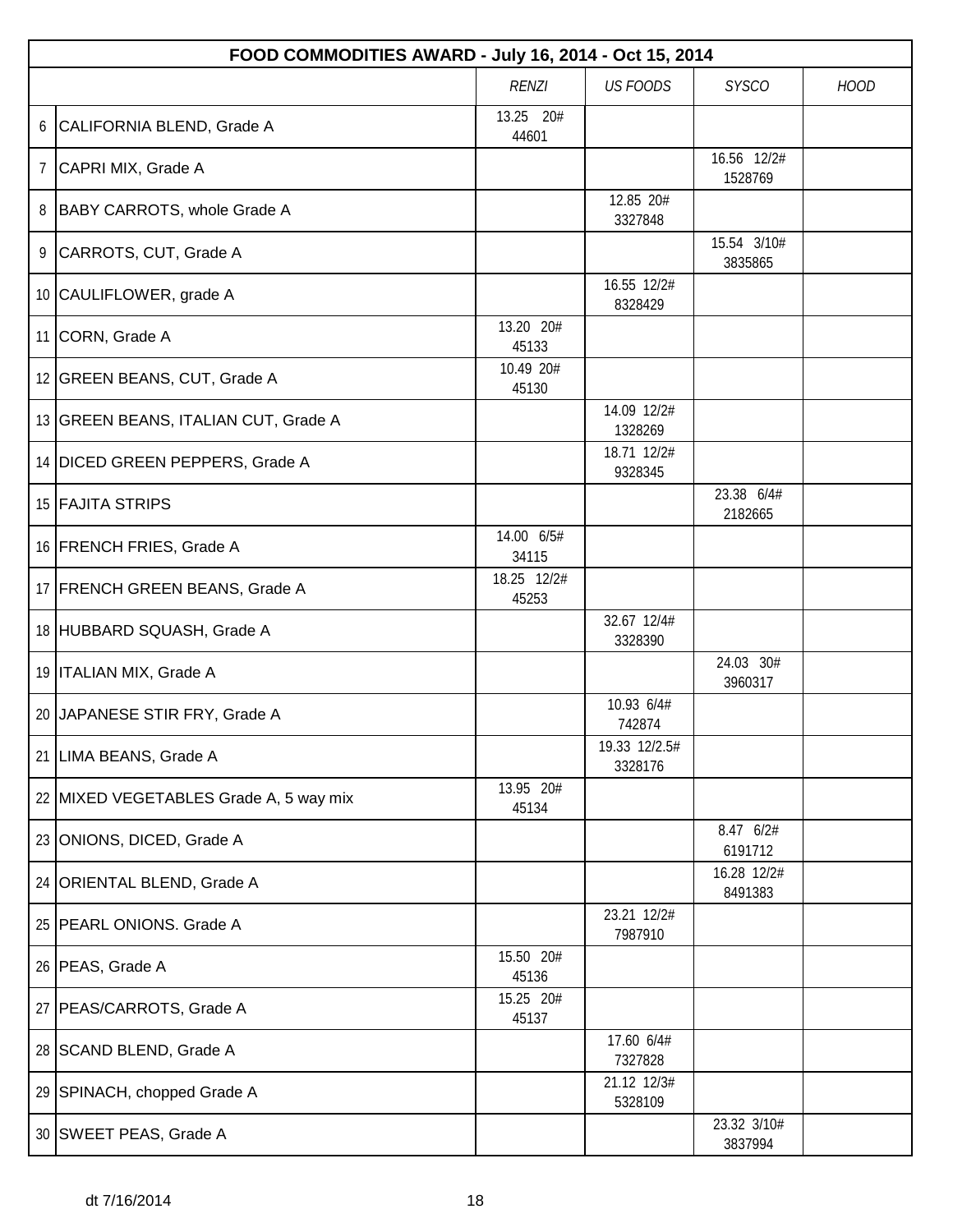|                | FOOD COMMODITIES AWARD - July 16, 2014 - Oct 15, 2014 |                          |                           |                             |             |  |  |
|----------------|-------------------------------------------------------|--------------------------|---------------------------|-----------------------------|-------------|--|--|
|                |                                                       | <b>RENZI</b>             | <b>US FOODS</b>           | <b>SYSCO</b>                | <b>HOOD</b> |  |  |
|                | 31   WAX BEANS, CUT, Grade A                          |                          | 17.60 12/2#<br>9328410    |                             |             |  |  |
|                | 32 WINTER BLEND, Grade A                              |                          |                           | 21.73 30#<br>3890969        |             |  |  |
|                | 33 ZUCCHINI. Grade A                                  |                          |                           | 26.06 12/3#<br>1648369      |             |  |  |
|                | <b>PUDDING</b>                                        |                          |                           |                             |             |  |  |
| 1              | <b>REGULAR BUTTERSCOTCH</b>                           |                          | 21.73 6/#10<br>6327316    |                             |             |  |  |
| 2              | <b>REGULAR CHOCOLATE</b>                              |                          | 20.45 6/#10<br>1327337    |                             |             |  |  |
| 3              | <b>REGULAR CHOCOLATE POWDER MIX</b>                   | 24.50 12/24 oz<br>28450  |                           |                             |             |  |  |
|                | 4 REGULAR PISTACHIO                                   |                          |                           |                             |             |  |  |
| 5              | <b>REGULAR VANILLA</b>                                |                          | 20.45 6/#10<br>7327323    |                             |             |  |  |
| 6              | <b>REGULAR VANILLA POWDER MIX</b>                     | 24.50 12/24 oz<br>28451  |                           |                             |             |  |  |
| $\overline{7}$ | <b>TAPIOCA</b>                                        |                          | 23.63 6/#10<br>3327319    |                             |             |  |  |
|                | 8 LEMON                                               |                          | 23.28 6/#10<br>9327313    |                             |             |  |  |
| 9              | SUGAR FREE - BUTTERSCOTCH, 5 oz                       |                          | 15.69 12/5 oz<br>6371660  |                             |             |  |  |
|                | 10 SUGAR FREE - CHOCOLATE, 5 oz                       |                          | 15.69 12/5 oz<br>6371667  |                             |             |  |  |
|                | 11 SUGAR FREE - VANILLA, 5 oz                         |                          | 15.69 12/5 oz<br>7371743  |                             |             |  |  |
|                | 12 SNACK PACK PUDDINGS, BUTTERSCOTCH, 3.5 oz          | 14.25 48/3.5 oz<br>88715 |                           |                             |             |  |  |
|                | 13 SNACK PACK PUDDINGS, CHOCOLATE, 3.5 oz             | 14.25 48/3.5 oz<br>88716 |                           |                             |             |  |  |
|                | 14 SNACK PACK PUDDINGS, VANILLA, 3.5 oz               | 14.25 48/3.5 oz<br>88717 |                           |                             |             |  |  |
|                | 15 SNACK PACK PUDDINGS, DIABETIC, RICE, 4 oz          |                          |                           |                             |             |  |  |
|                | 16 SNACK PACK PUDDINGS, DIABETIC, TAPIOCA, 4 oz       |                          |                           | 19.94 48/4 oz<br>1642362    |             |  |  |
|                | 17 SNACK PACK PUDDINGS, DIABETIC, VANILLA, 4 oz       |                          |                           | 19.95 48/4 oz<br>2619500    |             |  |  |
|                | <b>JELLO</b>                                          |                          |                           |                             |             |  |  |
| 1              | REGULAR, 24 oz- asst                                  |                          | 21.64 12/24 oz<br>5343371 |                             |             |  |  |
| $\mathbf{2}$   | SUGAR FREE RED, 2.75 oz                               |                          |                           | 27.18 18/2.75 oz<br>7188711 |             |  |  |
| 3              | SUGAR FREE CITRUS, 2.75 oz                            |                          |                           | 25.82 18/2.75 oz<br>7188701 |             |  |  |
|                | <b>DAIRY</b>                                          |                          |                           |                             |             |  |  |
| 1              | CHEESE AMER PROCESSED SLICED - Yellow                 |                          |                           | 48.33 4/5#<br>6697890       |             |  |  |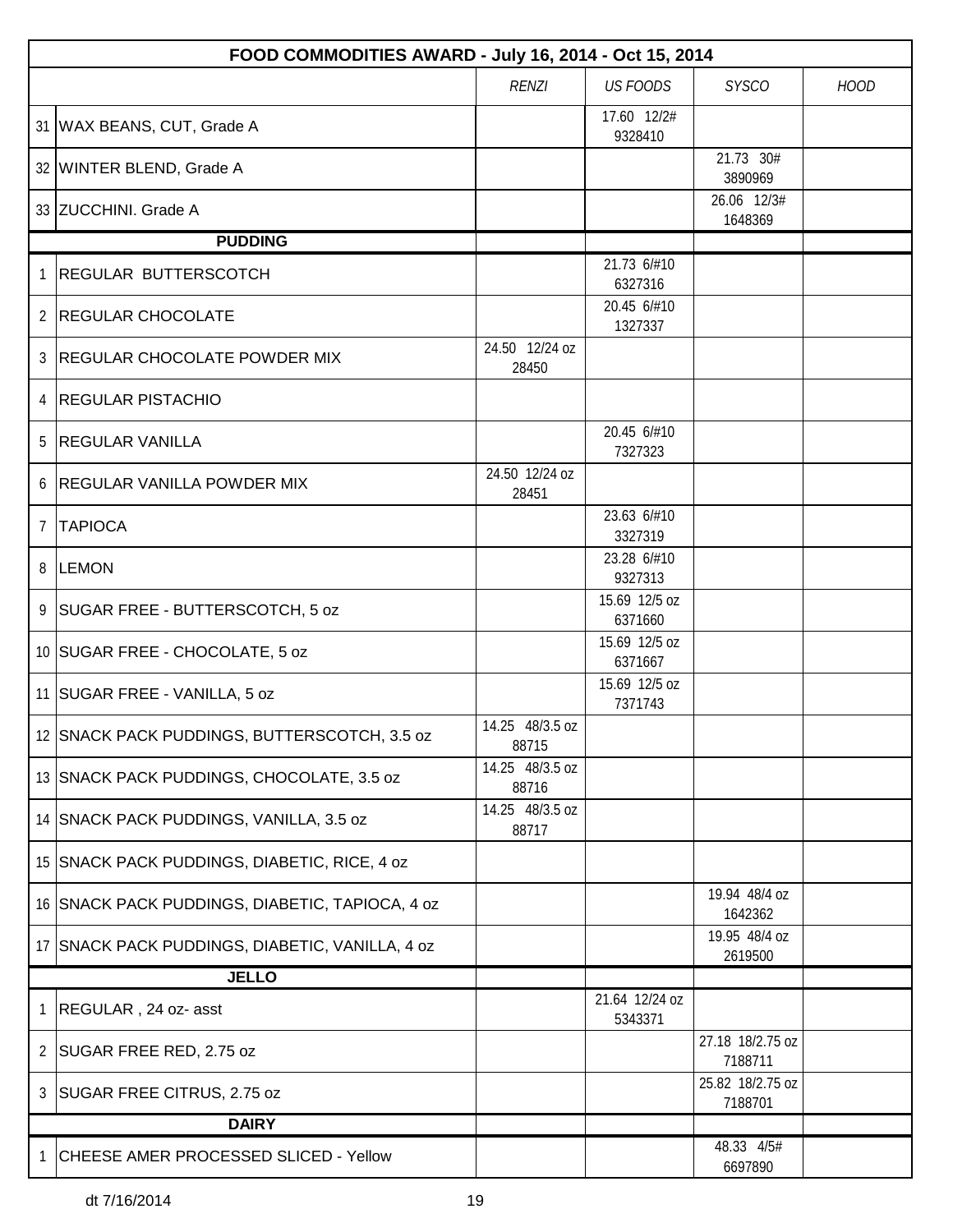|    | FOOD COMMODITIES AWARD - July 16, 2014 - Oct 15, 2014          |                           |                             |                                                         |             |  |  |
|----|----------------------------------------------------------------|---------------------------|-----------------------------|---------------------------------------------------------|-------------|--|--|
|    |                                                                | <b>RENZI</b>              | <b>US FOODS</b>             | <b>SYSCO</b>                                            | <b>HOOD</b> |  |  |
|    | 2 CHEESE AMER PROCESSED SLICED - White                         |                           |                             | 47.95 4/5#<br>9459082                                   |             |  |  |
|    | 3 CHEESE, CHEDDAR - Block                                      |                           |                             | 26.27 10#<br>2599793                                    |             |  |  |
|    | 4 CHEESE, EXTRA SHARP - Block                                  | 3.11 lb 10#<br>25064      |                             |                                                         |             |  |  |
|    | 5 CHEESE, MEXICAN - Shredded                                   |                           | 47.77 4/5#<br>4332656       |                                                         |             |  |  |
|    | 6 CHEESE, MOZZARELLA - Shredded                                |                           | 49.45 4/5#<br>6382386       |                                                         |             |  |  |
| 7  | CHEESE, SHARP - Shredded                                       |                           | 47.66 4/5#<br>1332642       |                                                         |             |  |  |
|    | 8 CHEESE, SHARP, LOW SODIUM - Shredded                         |                           | 71.45 4/5#<br>3991684       |                                                         |             |  |  |
|    | 9 CHEESE, SWISS - Block                                        |                           | 73.06 6/5#<br>2336352       |                                                         |             |  |  |
|    | 10 CHEESE, SWISS, LOW SODIUM - Block                           |                           |                             | 4.10 lb 14#<br>1527183                                  |             |  |  |
|    | 11 COTTAGE CHEESE                                              |                           |                             | 39.00 6/5#<br>7772296                                   |             |  |  |
|    | 12 COTTAGE CHEESE, 1%                                          |                           | 40.77 6/5#<br>3312642       |                                                         |             |  |  |
|    | 13 LIQUID BUTTER                                               |                           | 21.59 3/gal<br>698688       |                                                         |             |  |  |
|    | 14   MAYONNAISE                                                |                           |                             | 14.62 4/gal<br>4002432                                  |             |  |  |
|    | 15 MARGARINE                                                   |                           | 16.02 30/1#<br>703496       |                                                         |             |  |  |
|    | 16 PARMESAN CHEESE                                             | 2.67 lb 4/5#<br>25600     |                             |                                                         |             |  |  |
|    | 17 PIZZA CRUST, rectangular par baked                          | 23.00 10/43 oz<br>37807   |                             |                                                         |             |  |  |
|    | 18 SOUR CREAM                                                  | 30.55 6/5#<br>25325       |                             |                                                         |             |  |  |
|    | 19 YOGURT - assorted                                           |                           | 15.14 48/4 oz<br>2512952    | 48/4 oz. 14.83<br>5076627 / 12.33<br>8653964 [see list] |             |  |  |
|    | 20 YOGURT, LIGHT - assorted flavors                            |                           | 18.34 48/4 oz<br>3998283    |                                                         |             |  |  |
| 21 | YOGURT, Vanilla                                                | 12.59 48/4 oz<br>26087    | 17.38 4/5#<br>7851629       |                                                         |             |  |  |
|    | <b>COOKIES &amp; CRACKERS</b>                                  |                           |                             |                                                         |             |  |  |
|    | COOKIES, CHOCOLATE CHIP, 1.5 oz, frozen ready to<br>bake dough |                           | 35.64 232/1.5 oz<br>7661424 |                                                         |             |  |  |
| 2  | COOKIES, OATMEAL, 1.5 oz frozen ready to bake dough            |                           | 34.62 232/1.5 oz<br>7661671 |                                                         |             |  |  |
| 3  | COOKIES, OATMEAL RAISIN, 1.5 oz frozen ready to bake<br>dough  | 39.75 213/1.5 oz<br>51466 |                             |                                                         |             |  |  |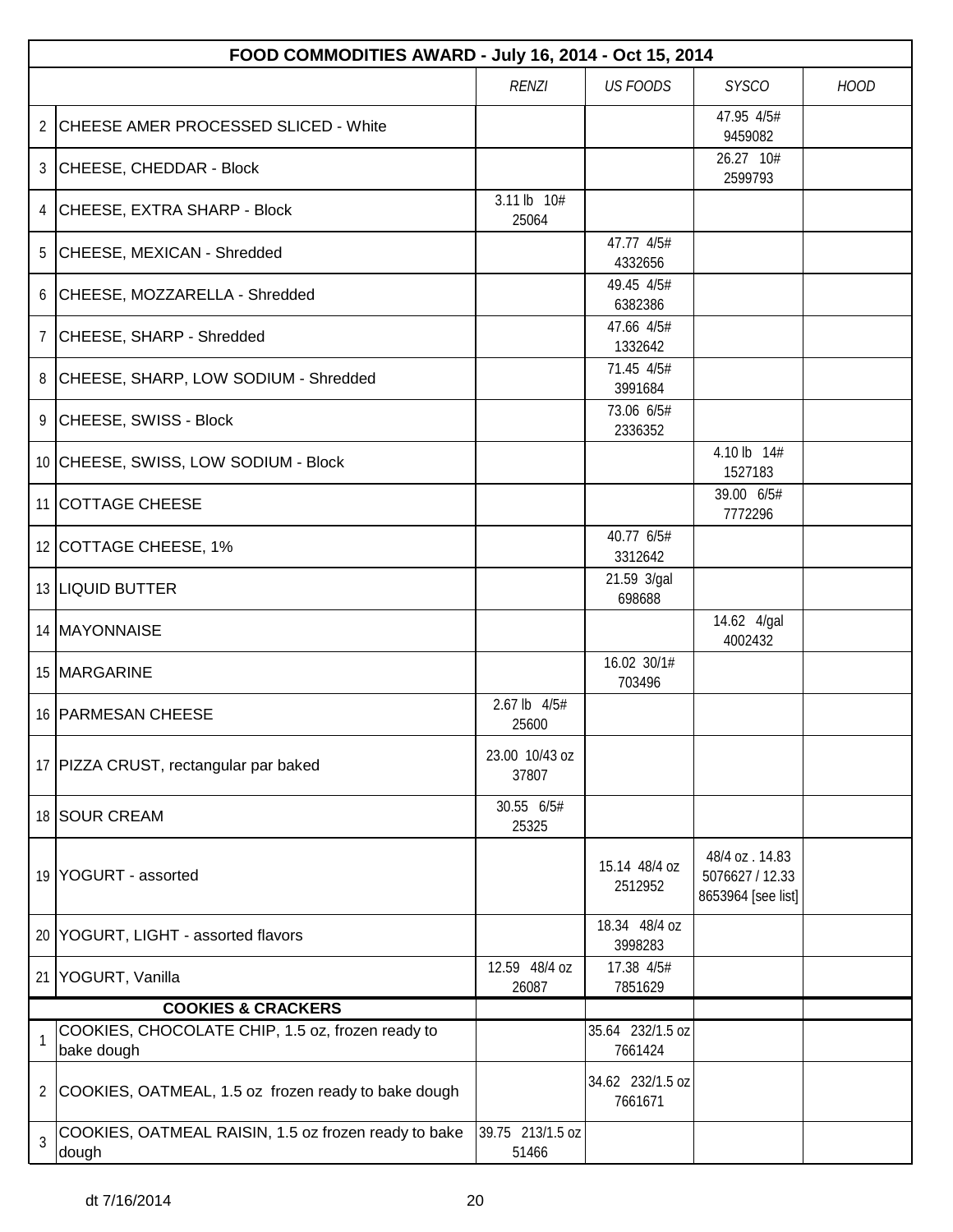|                | FOOD COMMODITIES AWARD - July 16, 2014 - Oct 15, 2014                     |                         |                           |                                                                |             |  |  |
|----------------|---------------------------------------------------------------------------|-------------------------|---------------------------|----------------------------------------------------------------|-------------|--|--|
|                |                                                                           | <b>RENZI</b>            | <b>US FOODS</b>           | <b>SYSCO</b>                                                   | <b>HOOD</b> |  |  |
| $\overline{4}$ | COOKIES, PEANUT BUTTER, 1 oz, frozen ready to bake<br>dough               | 39.12 320/1 oz<br>39932 |                           |                                                                |             |  |  |
| 5              | COOKIES, SUGAR, 1 oz, frozen ready to bake dough                          |                         | 33.91 320/1 oz<br>9201658 |                                                                |             |  |  |
| 6              | COOKIES, WHITE CHIP MACADAMIAN NUT, 1.5 oz,<br>frozen ready to bake dough |                         |                           | 45.04 213/1.5 oz<br>7220684                                    |             |  |  |
| $\overline{7}$ | <b>FIG NEWTONS</b>                                                        | 49.00 120/2 oz<br>72051 |                           |                                                                |             |  |  |
| 8              | <b>FIG NEWTONS, individual package</b>                                    | 37.72 120/1 oz<br>72024 |                           |                                                                |             |  |  |
| 9              | GRAHAM CRACKERS, individual package                                       |                         |                           | 14.35 200/2 ct<br>3156015                                      |             |  |  |
|                | 10 LORNA DOONE COOKIE, individual package                                 | 32.05 120/4 ct<br>72022 |                           |                                                                |             |  |  |
|                | 11 SALTINE - KRISPY, individual package                                   |                         |                           | 7.90 500/2 pk<br>4204996                                       |             |  |  |
|                | 12 SALTINES UNSALTED TOPS, individual package                             | 16.05 500/2 pk<br>73312 |                           |                                                                |             |  |  |
|                | 13 SUGAR FREE COOKIE, Chocolate, individual package                       |                         | 41.06 120/3 ct<br>3270170 |                                                                |             |  |  |
|                | 14 SUGAR FREE COOKIE, Lemon, individual package                           |                         | 42.28 120/3 ct<br>9270364 |                                                                |             |  |  |
|                | 15 SUGAR FREE COOKIE, Short Bread, individual package                     |                         | 42.95 120/8 ct<br>5270160 |                                                                |             |  |  |
|                | <b>MISC</b>                                                               |                         |                           |                                                                |             |  |  |
| $\mathbf{1}$   | COFFEE, REGULAR, 2 oz                                                     |                         |                           |                                                                |             |  |  |
|                | 2 COFFEE, DECAF 2 oz                                                      |                         |                           |                                                                |             |  |  |
| 3 <sup>1</sup> | BLACK PEPPER SHAKER - disposable                                          |                         |                           | 50.37 60/1.5 oz<br>9461716                                     |             |  |  |
|                | 4 GLUTEN FREE - BAGELS, asst                                              |                         |                           |                                                                |             |  |  |
|                | 5 GLUTEN FREE - BREAD                                                     |                         |                           | 6/30 oz 43.53 whl<br>grain 0505624 /<br>45.82 white<br>0505598 |             |  |  |
|                | 6   GLUTEN FREE - CHEX CEREAL                                             |                         |                           | 34.98 4/33 oz<br>7560147                                       |             |  |  |
|                | 7   GLUTEN FREE - FROZEN SHERBERT, asst                                   |                         |                           |                                                                |             |  |  |
|                | 8 GLUTEN FREE - MUFFINS, asst                                             |                         |                           |                                                                |             |  |  |
|                | 9 KOSHER - BREAD                                                          |                         |                           | 23.87 6/31 oz<br>4836300 & 24.24<br>10/24 oz 8386765           |             |  |  |
|                | 10 KOSHER - CHOW MEIN DINNER                                              |                         |                           | 28.14 6/12.5 oz<br>5573023                                     |             |  |  |
|                | 11 KOSHER - CHICKEN DINNER                                                |                         |                           | 28.21 6/13.5 oz<br>5572989                                     |             |  |  |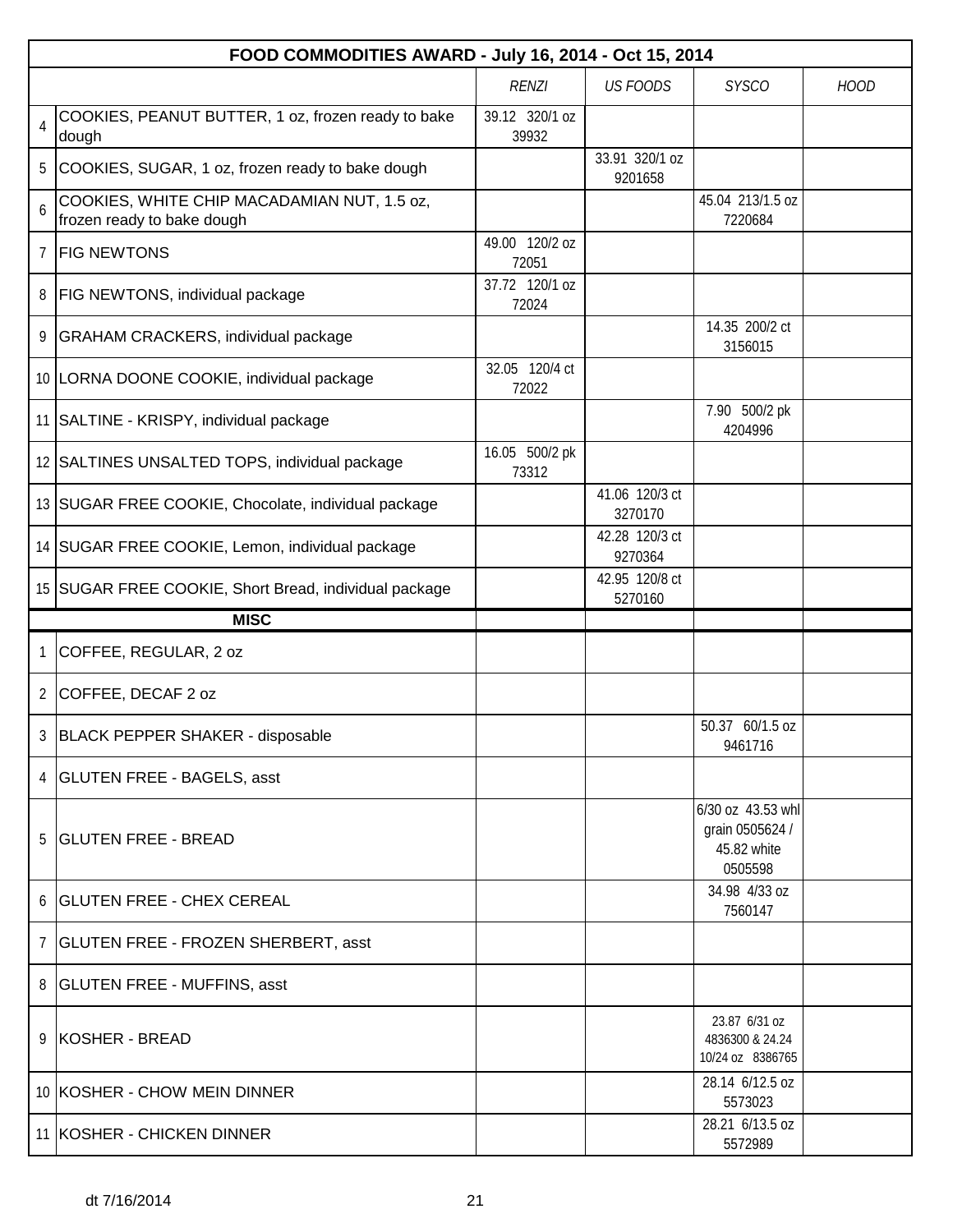|   | FOOD COMMODITIES AWARD - July 16, 2014 - Oct 15, 2014      |                         |                           |                              |                           |  |  |  |
|---|------------------------------------------------------------|-------------------------|---------------------------|------------------------------|---------------------------|--|--|--|
|   |                                                            | <b>RENZI</b>            | <b>US FOODS</b>           | <b>SYSCO</b>                 | <b>HOOD</b>               |  |  |  |
|   | 12 KOSHER - CHICKEN LEG DINNER                             |                         |                           | 27.49 6/13 oz<br>5737547     |                           |  |  |  |
|   | 13 KOSHER - COLD CUTS                                      |                         |                           |                              |                           |  |  |  |
|   | 14 KOSHER - FISH DINNER                                    |                         |                           | 27.44 6/12 oz<br>5735768     |                           |  |  |  |
|   | 15 KOSHER - POT ROAST DINNER                               |                         |                           | 28.19 6/12 oz<br>5735749     |                           |  |  |  |
|   | 16 KOSHER - SALISBURY STEAK DINNER                         |                         |                           | 27.44 6/12 oz<br>5572860     |                           |  |  |  |
|   | 17 KOSHER - SLICED CHEESE                                  |                         |                           |                              |                           |  |  |  |
|   | 18 KOSHER - SPAGHETTI & MEATBALL DINNER                    |                         |                           | 28.12 6/13 oz<br>5574410     |                           |  |  |  |
|   | 19 KOSHER - TURKEY DINNER                                  |                         |                           | 27.44 6/12 oz<br>5735756     |                           |  |  |  |
|   | 20 READY MADE BISCUITS - 3"                                |                         |                           | 20.12 120/2.25<br>oz 5622873 |                           |  |  |  |
|   | 21 READY MADE BISCUITS - 2"                                | 23.05 175/2 oz<br>51003 |                           |                              |                           |  |  |  |
|   | 22 SALT SHAKER - disposable                                | 12.65 48/4 oz<br>67160  |                           |                              |                           |  |  |  |
|   | 23 SPRAY COATING (pan)                                     |                         |                           | 10.63 6/17 oz<br>4135380     |                           |  |  |  |
|   | 24 TORTILLA CHIPS                                          | 7.25 3/2#<br>60054      |                           |                              |                           |  |  |  |
|   | 25   TORTILLA SHELLS                                       |                         | 22.65 12/60 ct<br>2975001 |                              |                           |  |  |  |
|   |                                                            |                         |                           |                              |                           |  |  |  |
|   | (Items 1 - 16<br>MILK - WILL BE AWARDED BY TOTAL<br>below) |                         |                           |                              |                           |  |  |  |
| 1 | WHOLE MILK, gal                                            |                         |                           |                              | 15.40 4/gal 320           |  |  |  |
| 2 | WHOLE MILK, 1/2 gal                                        |                         |                           |                              | 18.00 9/.5 gal<br>189     |  |  |  |
| 3 | WHOLE MILK, 8 oz                                           |                         |                           |                              | 13.50 50/8 oz<br>1551     |  |  |  |
| 4 | SKIM MILK, 1/2 gal                                         |                         |                           |                              | 15.93 9/.5 gal<br>1059    |  |  |  |
| 5 | SKIM MILK, 8 oz                                            |                         |                           |                              | 11.50 50/8 oz<br>1554     |  |  |  |
|   | 6 2% MILK, 8 oz                                            |                         |                           |                              | 12.40 50/8 oz<br>1552     |  |  |  |
| 7 | 1% MILK, 1/2 gal                                           |                         |                           |                              | 15.75 9/.5 gal<br>252     |  |  |  |
| 8 | 1% MILK, 8 oz                                              |                         |                           |                              | 11.85 50/8 oz<br>1553     |  |  |  |
| 9 | CHOCOLATE MILK - 1%, 8 oz                                  |                         |                           |                              | 12.50 50/8 oz<br>11244 FF |  |  |  |